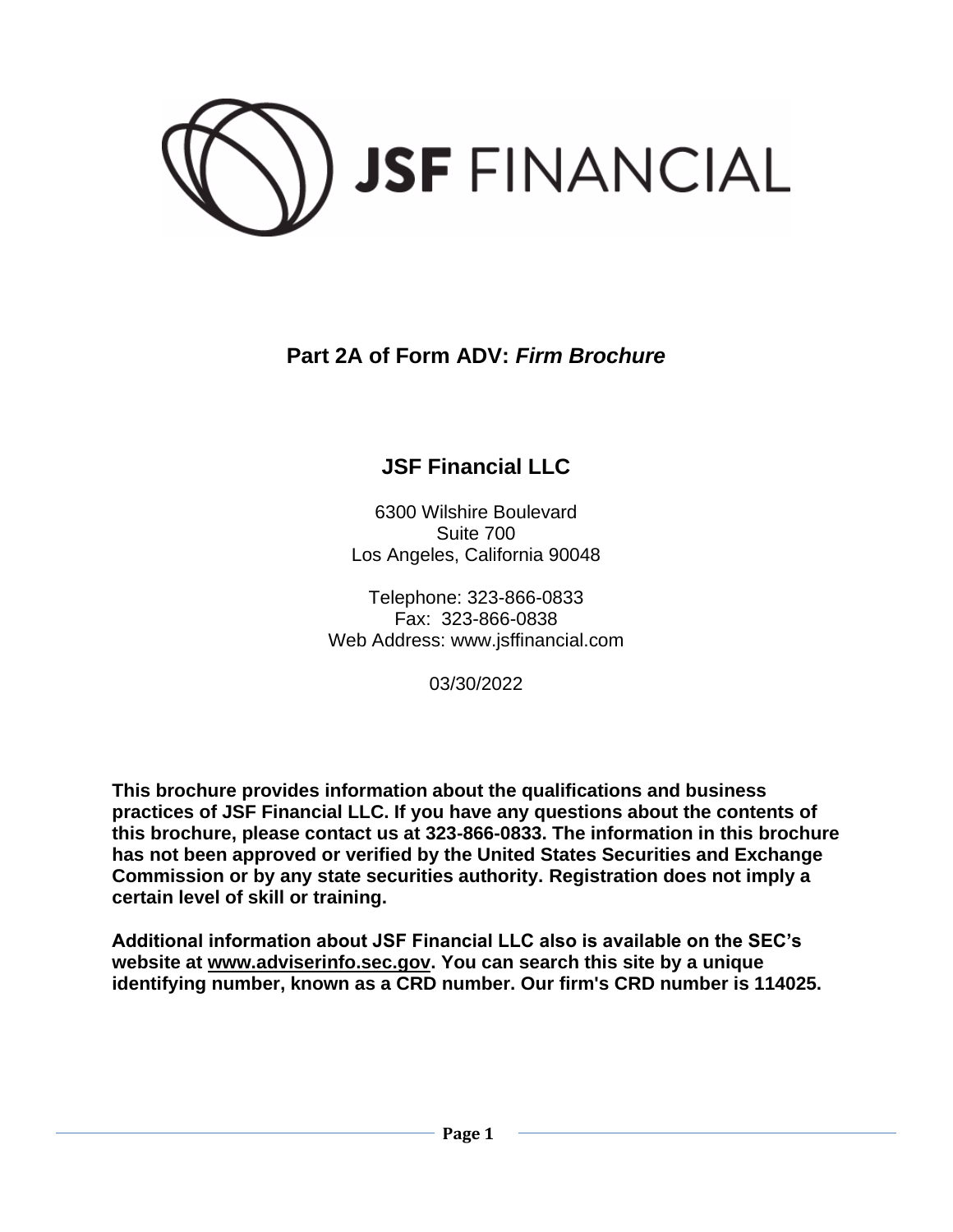# <span id="page-1-0"></span>**Item 2 Material Changes**

This Firm Brochure, dated March 30, 2022, provides you with a summary of JSF Financial LLC's advisory services and fees, professionals, certain business practices and policies, as well as actual or potential conflicts of interest, among other things. This Item is used to provide our clients with a summary of new and/or updated information; we will inform of the revision(s) based on the nature of the information as follows.

- 1. Annual Update: We are required to update certain information at least annually, within 90 days of our firm's fiscal year end (FYE) of December 31. We will provide you with either a summary of the revised information with an offer to deliver the full revised Brochure within 120 days of our FYE or we will provide you with our revised Brochure that will include a summary of those changes in this Item.
- 2. Material Changes: Should a material change in our operations occur, depending on its nature we will promptly communicate this change to clients (and it will be summarized in this Item). "Material changes" requiring prompt notification will include changes of ownership or control; location; disciplinary proceedings; significant changes to our advisory services or advisory affiliates – any information that is critical to a client's full understanding of who we are, how to find us, and how we do business.

Since the last update of our brochure on March 30, 2021, the following are the material changes to this brochure:

Item 4, Advisory Business- We updated: (i) the description of how we recommend Private Investment Funds to our clients,(ii) the description of Retirement Plan Advisory Services we provide, (iii) the description of our Large-Cap Equity Model Portfolio Strategy, (iv) the description of the JSF Third-Party Manager Account Program, and (v) the description of the Ancillary Services that JSF provides.

Item 5, Fees and Compensation- We updated to: (i) add Retirement Plan Advisory Services under Fees and Compensation, (ii) further explain that for accounts on margin, fees will be calculated using the full market value of the account, (iii) adjust the hourly rate of certain investment adviser representatives/financial planners, (iv) explain that Mid Atlantic Capital Corporation, the broker dealer with whom some of our Investment adviser representatives are also registered representatives, has changed its name to NewEdge Securities, Inc., and (v) include additional details about Mutual Fund and ETF fees.

Item 8, Methods of Analysis, Investment Strategies and Risk of Loss- We updated the description regarding Alternative Investment Analysis and Socially Responsible Investing Risk.

Item 10, Other Financial Industry Activities and Affiliations- We updated to (i) state that Mid Atlantic Capital Corporation, the broker dealer with whom some of our Investment adviser representatives are also registered representatives, has changed its name to NewEdge Securities, Inc.(ii) provide additional information regarding our affiliated relationships.

Item 12, Brokerage Practices- Mid Atlantic Capital Corporation, has changed its name to NewEdge Securities, Inc.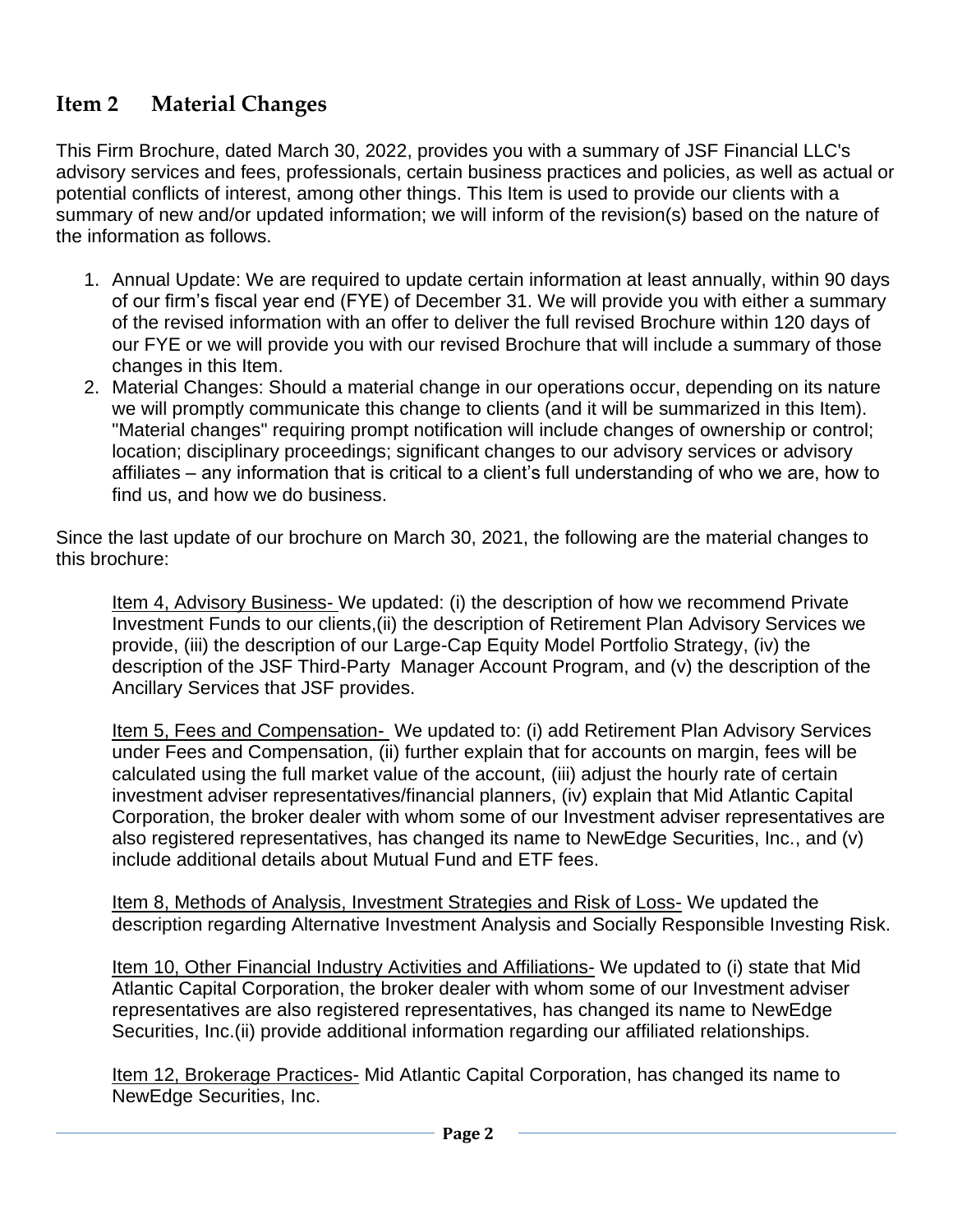Item 14, Client Referrals and Other Compensation- Mid Atlantic Capital Corporation, has changed its name to NewEdge Securities, Inc.

<span id="page-2-0"></span>Item 17, Voting Client Securities- We have explained that certain TPMs recommended by Adviser will vote proxies relating to investments held in Client portfolios managed by the TPM as described in the TPM's Form ADV Brochure.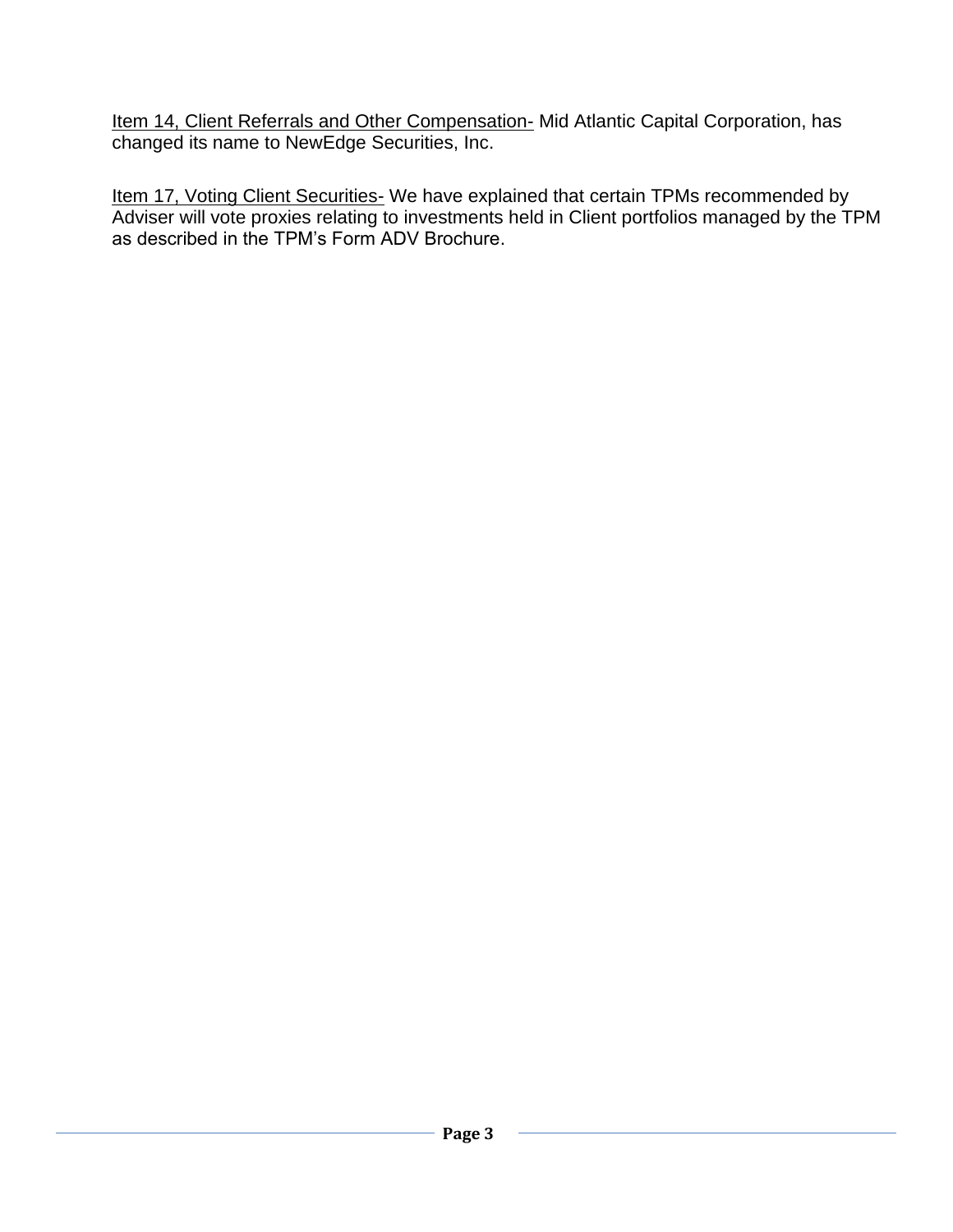# **Item 3 Table of Contents Page**

| Cover Page                                                                            |    |
|---------------------------------------------------------------------------------------|----|
| <b>Material Changes</b>                                                               | 2  |
| <b>Table of Contents</b>                                                              | 4  |
| <b>Advisory Business</b>                                                              | 5  |
| Fees and Compensation                                                                 | 12 |
| Performance-Based Fees and Side-By-Side Management                                    | 18 |
| <b>Types of Clients</b>                                                               | 19 |
| Methods of Analysis, Investment Strategies and Risk of Loss                           | 19 |
| Disciplinary Information                                                              | 25 |
| Other Financial Industry Activities and Affiliations                                  | 25 |
| Code of Ethics, Participation or Interest in Client Transactions and Personal Trading | 27 |
| <b>Brokerage Practices</b>                                                            | 28 |
| <b>Review of Accounts</b>                                                             | 30 |
| <b>Client Referrals and Other Compensation</b>                                        | 31 |
| Custody                                                                               | 32 |
| <b>Investment Discretion</b>                                                          | 33 |
| <b>Voting Client Securities</b>                                                       | 33 |
| <b>Financial Information</b>                                                          | 34 |
|                                                                                       |    |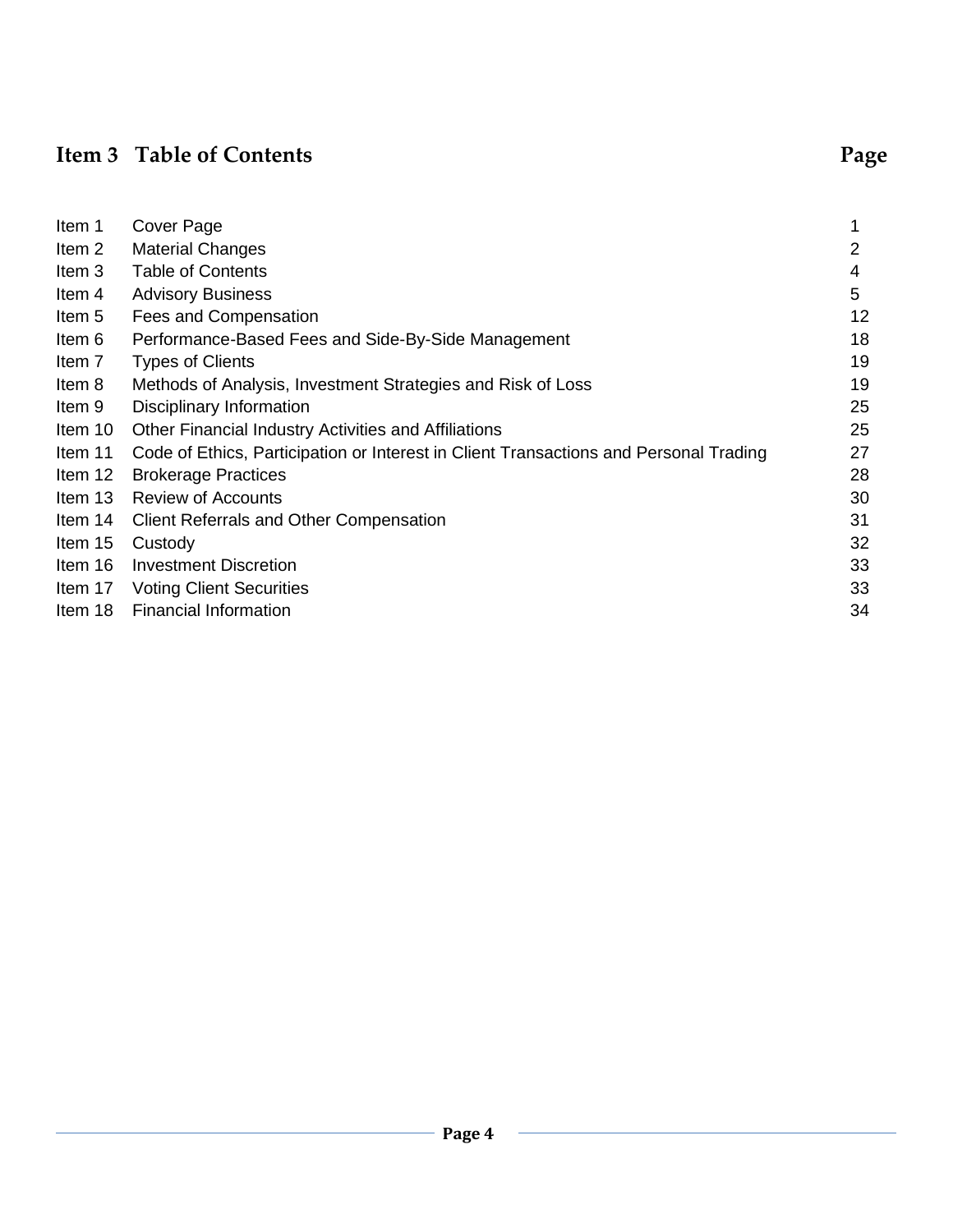## <span id="page-4-0"></span>**Item 4 Advisory Business**

JSF Financial LLC ("JSF") is a SEC-registered investment adviser with its principal place of business located in California. JSF began conducting business in 1996.

Listed below are the firm's principal shareholders (i.e., those individuals and/or entities controlling 25% or more of this company):

Jeffrey S. Fishman, Managing Member Shari Fishman, Chief Compliance Officer

JSF offers the following advisory services to our clients:

#### **INVESTMENT SUPERVISORY SERVICES INDIVIDUAL PORTFOLIO MANAGEMENT**

JSF provides continuous advice to a client regarding the investment of client funds based on the individual needs of the client. Through personal discussions in which goals and objectives based on a client's particular circumstances are established, we develop a client's personal investment allocation strategy and create and manage a portfolio based on that strategy. During our data-gathering process, we determine the client's individual objectives, time horizons, risk tolerance, liquidity needs, and unique circumstances. As appropriate, we also review and discuss a client's prior investment history, as well as family composition and background. Account supervision is guided by the client's stated objectives (i.e., maximum capital appreciation, growth, income, or growth and income), as well as tax considerations.

Clients hire JSF on a discretionary basis. Clients who hire JSF for discretionary investment management allow JSF to have limited discretion to make buy and sell decisions on their behalf based on specific objectives or strategies established between JSF and the client. Discretionary authority is generally granted by the investment advisory agreement that the client signs with JSF.

Our investment recommendations are not limited to any specific product or service offered by a broker-dealer or insurance company and will generally include advice regarding the following securities:

- Exchange-listed securities
- Securities traded over the counter
- Corporate debt securities (other than commercial paper)
- Certificates of deposit
- Municipal securities
- Variable life insurance
- Variable annuities
- Open-end and closed-end mutual fund shares
- United States governmental securities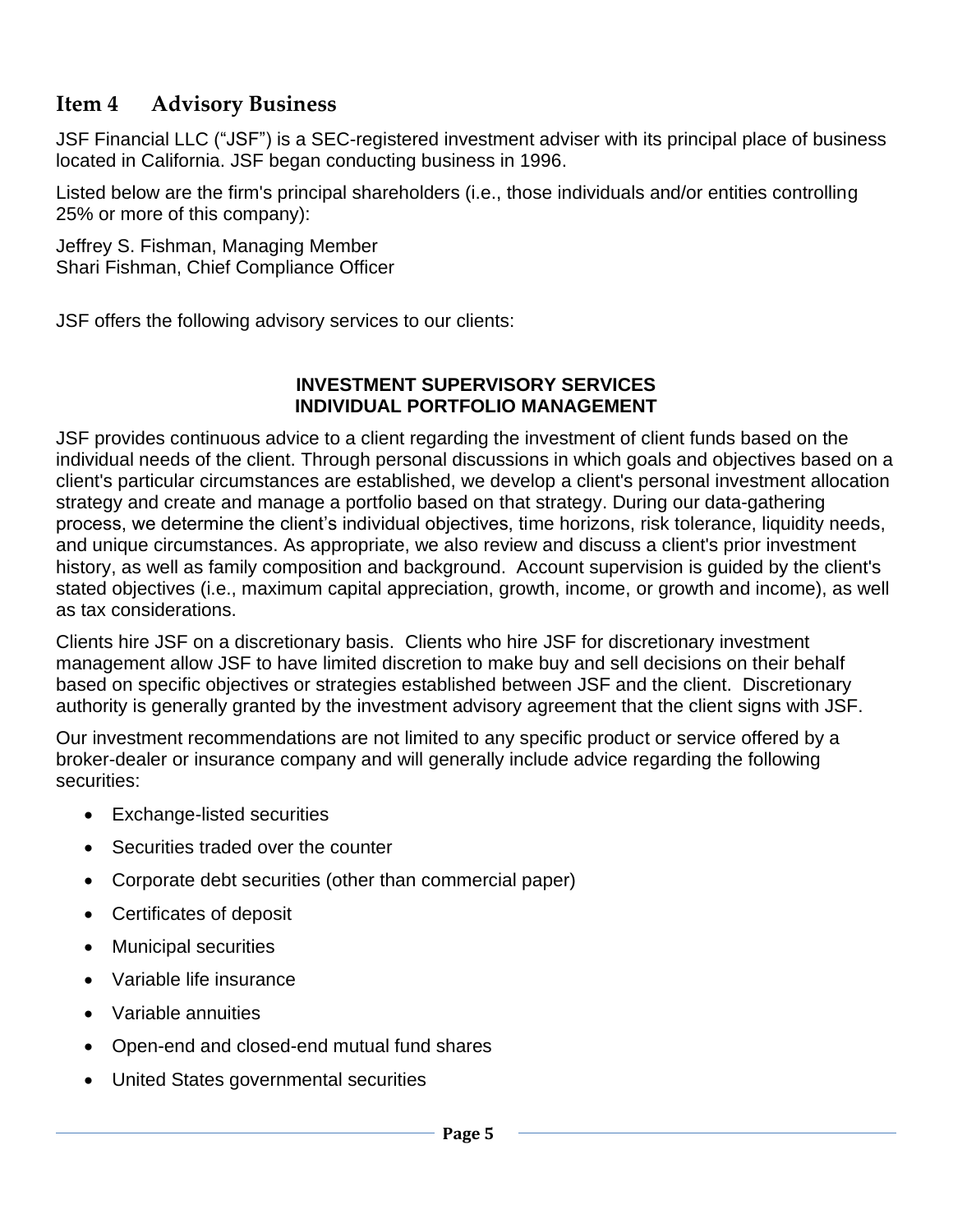- Options contracts on securities
- Alternative investments/ Private Funds
- Interests in partnerships including but not limited to real estate, private equity, hedge funds and venture capital

Portfolio positions are selected based on key portfolio indicators of investment style, correlation, risk and reward that are developed based on the client's goals, objectives, strategies and restrictions, as stated in the investment management agreement, published manager information, market and economic environment research. When portfolios are reviewed, dynamic asset allocation is used to adjust the portfolios so that the various styles are closely aligned with current market conditions while maintaining compliance with the client's suitability.

From time to time, JSF will recommend alternative and/or private investments to clients, such as limited partnerships, or limited liability companies, which invest in securities or other private investments, such as feeder funds and fund of funds ("Private Investment Funds"). Such Private Investment Funds can include, but are not limited to hedge funds, real estate funds, private equity funds, and venture capital funds. Depending on the type of fund, the Private Investment Funds invest in various types of securities, including, but not limited to equities, debt instruments, commodities, futures contracts, real estate, and other private funds.

Investing in Private Investment Funds involves various risk factors, including, but not limited to, potential for complete loss of principal, liquidity constraints, lack of transparency, lack of portfolio investment diversification, and risks associated with the underlying investments. A complete discussion of risks and other important information is set forth in each Private Investment Fund's offering documents, which will be provided to each client for review and consideration prior to investing. Unlike liquid investments, such as publicly traded securities, Private Investment Funds do not provide daily liquidity or pricing and in some cases limit or restrict redemptions. Please refer to Item 8 below for further information on risks.

JSF will only recommend potential investment in a Private Investment Fund to clients that meet the appropriate qualification definition and the investment appears suitable for the client. JSF considers a client's investment objectives, risk tolerances, the size of the client's holdings and cash available for investment. Prior to investment, clients wanting to invest in a Private Investment Fund will be required by the issuer of the fund to complete a subscription agreement, pursuant to which the client shall confirm that he/she meets the required qualification status for investment in the Private Investment Fund and acknowledges and accepts the various risk factors that are associated with such an investment. Should a client decide to invest in a Private Investment Fund, we can facilitate the implementation of the transaction when requested.

For certain Private Investment Funds that we recommend, JSF will provide ongoing monitoring and oversight of the investment should a client decide to invest (see Item 8 for further information). However, there are some Private Investment Funds for which we do not provide such services. We will notify clients at the time we make the recommendation on whether we will provide ongoing monitoring and oversight. For any Private Investment Funds that we do monitor and oversee, the values of each client's investment in these Funds are included in the client's asset under management value when JSF calculates its fee for investment supervisory services (see Item 5 for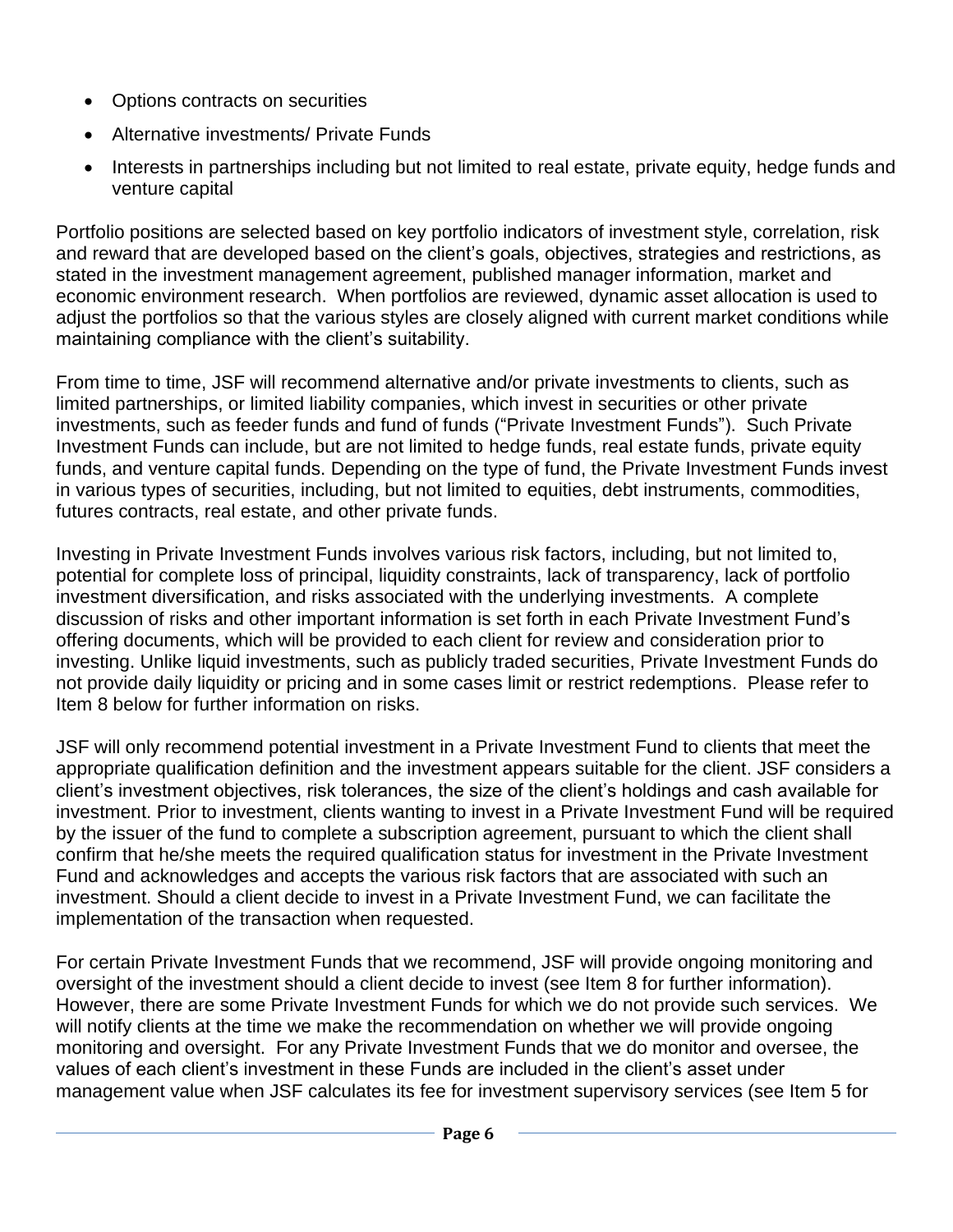further information). Clients are not required to invest in any Private Investment Fund recommended by JSF.

There are times when one or more employees invest in Private Investment Funds or other alternative investments recommended to clients. This creates a potential conflict of interest. Please refer to Item 11 for further information, including how JSF addresses the conflict.

We reserve the right to offer advice on any investment product that we believe is suitable for each client's specific circumstances, needs, goals and objectives. Clients have the opportunity to place reasonable restrictions on the types of investments they wish to purchase. Clients retain individual ownership of all securities. Clients must notify JSF promptly of any material change in financial circumstances or investment objectives which might affect the manner in which accounts should be invested.

Because some types of investments involve certain additional degrees of risk, they will only be implemented/recommended when consistent with the client's stated investment objectives, tolerance for risk, liquidity and suitability.

## **Retirement Plan Advisory Services**

As part of our portfolio management services, we offer retirement advisory services to employee benefit plans and their fiduciaries based upon the needs of the plan and the services requested by the plan sponsor or named fiduciary. In general, these services can include an existing plan review and analysis, plan-level advice regarding fund selection and investment options, investment performance monitoring, and recommendation of a Third-Party Administrator. Additionally, we can determine the specific investments to be held by the plan or offered as investment options under the plan consistent with the Investment Guidelines. These pension services will be discretionary and advisory in nature.

## **Wrap Fee Program (Closed to New Clients)**

JSF also sponsors a Wrap Fee Program, the JSF Wrap Program. A wrap fee program is one under which investment advisory and brokerage execution services are provided for a single "wrapped" fee that is not based on the transactions in a client's account. For clients who participate in the JSF Wrap Program, a description of the program, as well as the associated fee schedule, can be found in the Part 2A, Appendix 1. JSF is no longer accepting new clients into our wrap program.

#### **INVESTMENT SUPERVISORY SERVICES MODEL PORTFOLIO MANAGEMENT**

#### **Asset Allocation Model Portfolios**

Our firm also provides portfolio management services to clients using model asset allocation portfolios. Each model portfolio is designed to offer a strategic asset allocation solution which meets a particular investment goal, mainly utilizing mutual funds and exchange traded funds ("ETFs").

Model allocation portfolios are designed to offer investment options that fit the desired risk profile and objectives of the client. Growth oriented model allocation portfolios are intended to allocate capital along the risk tolerance spectrum from conservative to aggressive. The desired risk level is achieved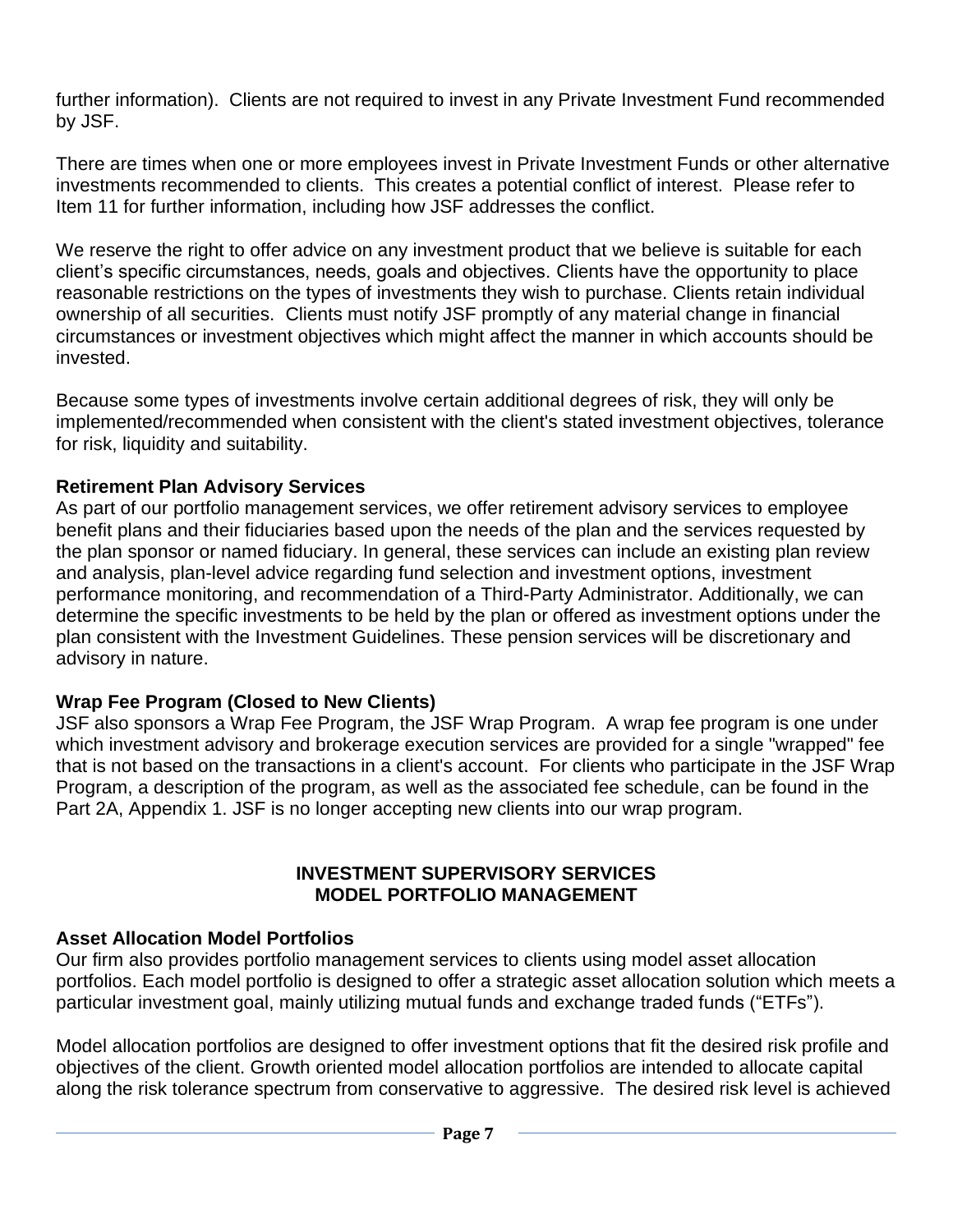by controlling the allocation to the various major asset classes - cash and cash equivalents, fixed income, equities, alternatives and other asset classes. The actual allocation varies in each model allocation portfolio. There are two additional model allocation portfolios for income-oriented investing; one tailored for taxable accounts and one tailored for non-taxable accounts. The primary objective of the income model allocation portfolios is to generate income while maintaining a certain risk level necessary for modest growth.

We manage these advisory accounts on a discretionary basis. Account supervision is guided by the client's stated objectives (i.e., maximum capital appreciation, growth, income, or growth and income), as well as risk tolerance and tax considerations.

Through personal discussions with the client in which the client's investment goals and objectives are established, we determine the model allocation portfolio that is suitable to the client's circumstances. Once we determine the suitable model allocation portfolio for a client, the selected portfolio is managed based on the model portfolio's asset allocation targets and any reasonable restrictions requested by the client.

## **Large-Cap Equity Model Portfolio Strategy**

JSF offers an investment strategy concentrated primarily in approximately 30 equity securities of US large-cap companies that have lower volatility characteristics relative to the broad equity market and/or sector ETFs. The strategy is designed to capture all sectors of the S&P 500 Index and is geared to serve as a diversifier/complement to traditional large-cap allocations.

Through personal discussions with the client in which the client's investment goals and objectives are established, we determine whether this strategy is suitable to the client's circumstances. A client's assets invested in this strategy are managed by JSF based on a model portfolio of equity securities that pertain to the strategy's investment thesis and any reasonable restrictions requested by the client.

JSF will only recommend/implement model portfolios for clients when determined suitable and consistent with the client's stated investment objectives, tolerance for risk, liquidity needs, and any stated restrictions. To ensure that our initial determination of an appropriate model portfolio remains suitable and that a client's account continues to be managed in a manner consistent with the client's overall goals and objectives, we will:

- 1. At least annually, contact each participating client to determine whether there have been any changes in the client's financial situation or investment objectives, and whether the client wishes to impose investment restrictions or modify existing restrictions;
- 2. Be reasonably available to consult with the client; and
- 3. Maintain client suitability information in each client's file.

Clients are required to inform JSF when there is a change to their financial circumstances, or investment goals or objectives during each year.

Please refer to Item 8 below for additional information on our methods of analysis and the risks associated with the securities used in our model portfolios.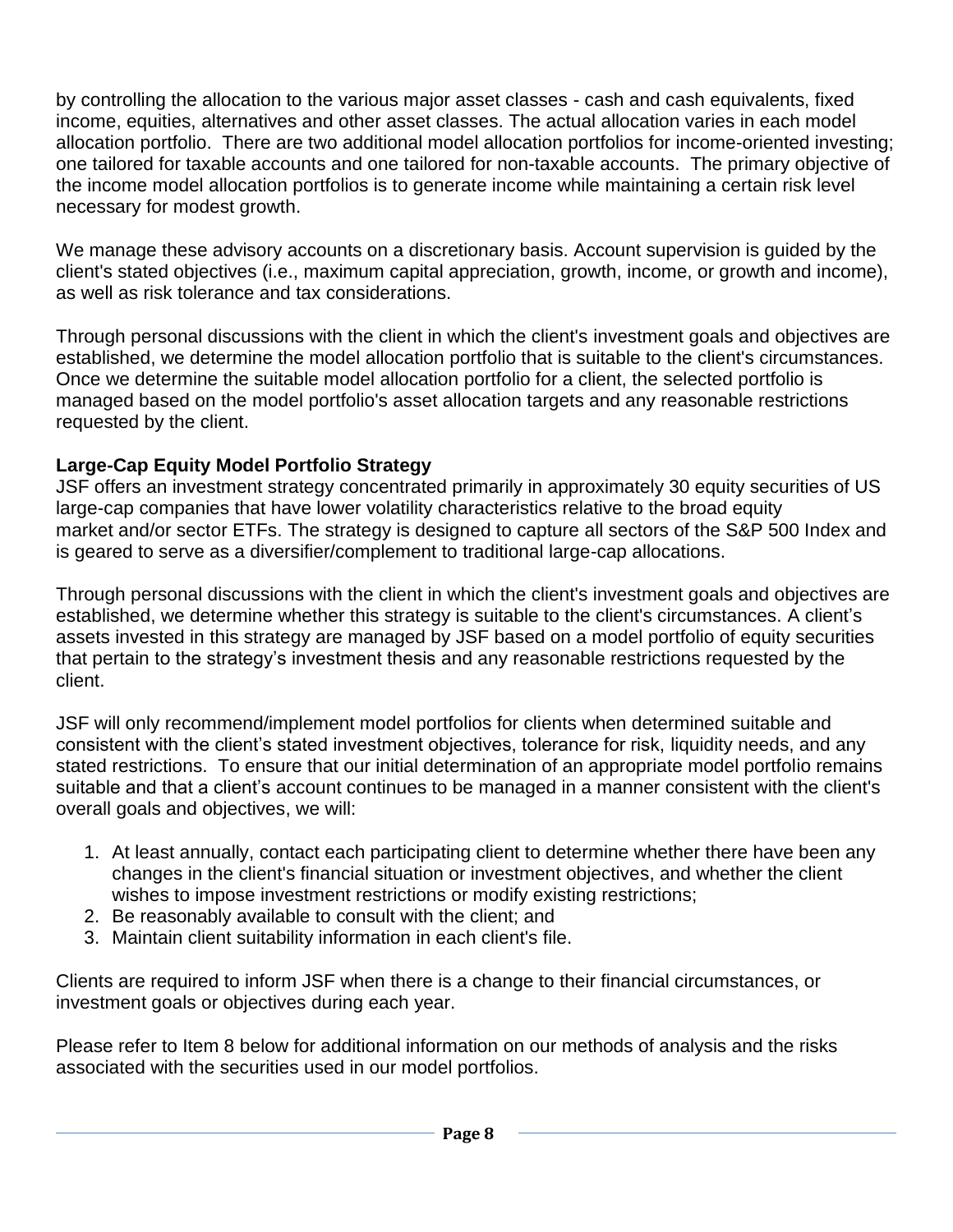## **THIRD-PARTY MANAGER ACCOUNT PROGRAM**

For certain strategies, JSF will outsource a portion of the investment selection to independent professional asset managers who offer specialized investment management expertise and who are not affiliated with JSF through our Third-Party Manager Account Program (hereinafter, the "Program").

Our firm provides the client with an asset allocation strategy developed through personal discussions in which goals and objectives based on the client's particular circumstances are established. This asset allocation strategy is drafted into the client's recommended allocation.

Based on the client's individual circumstances and needs, as exhibited in the client's recommended allocation, we will then perform management searches of various unaffiliated registered investment advisers to identify which third party investment manager's (hereinafter "TPM" or TPMs") portfolio management style is appropriate for that client. Factors considered in making this determination include account size, risk tolerance, the opinion of each client and the investment philosophy of the selected registered TPM. Once we determine the most suitable TPM(s) for the client, we provide the selected manager(s) with the client's risk tolerance and investment objectives and the manager(s) then creates and manages the client's portfolio on a discretionary basis. Clients should refer to the selected registered investment manager's Firm Brochure or other disclosure document for a full description of the services offered. In certain circumstances, certain TPM's will request the Client complete a separate management agreement, although JSF will coordinate the engagement on the Client's behalf. While the TPM will have discretionary trading authority with respect to the client's account and have day-to-day responsibility for the active management of the allocated assets, JSF will continue to provide investment advisory services to the client relative to ongoing monitoring and review of account performance, overall portfolio asset allocation and client investment objectives.

For such arrangements, our fee shall be in addition to the fees charged by the TPM. Fees differ depending upon the individual agreements we have with each TPM. In some cases, this compensation will be more or less than if the client paid separately for the manager services and will vary depending on the investment advisory program or services offered by the TPM.

We monitor the performance of the selected registered TPM(s). If we determine that a selected manager(s) is not providing sufficient management services to the client or is not managing the client's portfolio in a manner consistent with the client's allocation and suitability pursuant to the JSF Investment Management Agreement, we will have the authority to terminate the TPM and reallocate client assets as we deem appropriate. Clients must notify JSF promptly of any material change in financial circumstances or investment objectives which might affect the manner in which accounts should be invested

## **Lockwood Managed Wrap Accounts Program (Closed to New Clients)**

JSF has an agreement with Lockwood Advisors, Inc. This program is no longer offered to new clients. Similar to the direct Third-Party Manager Account program described above, this program allows for assets to be managed by independent third parties on a discretionary basis. The Lockwood program offers traditional separately managed accounts offering more than 50 managers covering a variety of investment styles/options. JSF is not directly responsible for the specific investment decisions within a client's account inside the Lockwood Managed Accounts Program. Rather, JSF will assist the client with selecting from the list of managers within the Lockwood Program, who will then make the specific investment decisions for the account. When participating in the Program, clients pay a wrap fee, which, as previously described, is a fee that includes advisory, brokerage and custodial Services. JSF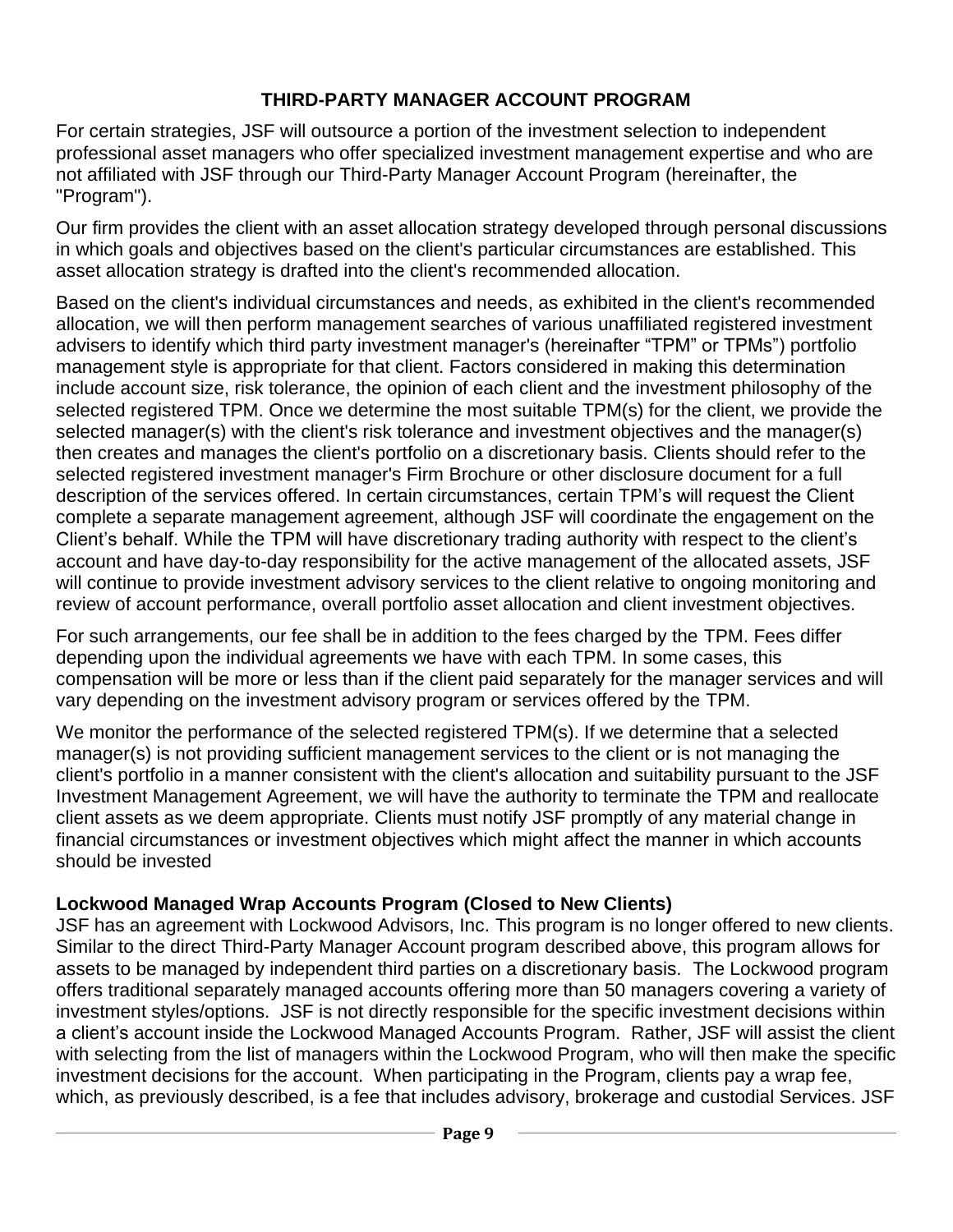will retain a portion of this wrap fee for services provided. Since the cost of participating in this program can be more or less that the cost of participating in similar programs or the cost of paying for the services separately, clients should consider among other things, the amount of the Program fee, administrative costs as well as the services to be provided. Clients should refer to Lockwood Advisors, Inc. Firm Brochure or other disclosure document for a full description of the services offered.

If we determine that a particular selected manager in this Program is not providing sufficient management services to the client or is not managing the client's portfolio in a manner consistent with the client's allocation, we will have the authority to terminate the adviser and reallocate client assets to other advisers as we deem appropriate. Clients must notify JSF promptly of any material change in financial circumstances or investment objectives which might affect the manner in which accounts should be invested.

## **FINANCIAL PLANNING**

JSF provides a variety of financial planning services. Financial planning is a comprehensive evaluation of a client's current and future financial state by using currently known variables to predict future cash flows, asset values and withdrawal plans. Through the financial planning process, all questions, information and analysis are considered as they impact and are impacted by the entire financial and life situation of the client.

In general, the financial planning process can address any or all of the following areas:

PERSONAL: We review family records, budgeting, personal liability and financial goals.

TAX & CASH FLOW: We analyze the client's income tax and spending and planning for past, current and future years; then illustrate the impact of various investments on the client's current income tax and future tax liability.

INVESTMENTS: We analyze investment alternatives and their effect on the client's portfolio.

INSURANCE: Analysis includes a review of existing policies to recommend proper coverage for life, health, disability, long-term care, liability, home and automobile.

EMPLOYEE BENEFITS: We review and analyze whether the client is taking maximum advantage of available employee benefits. We will also offer advice on employer-sponsored retirement plans and/or stock options.

COLLEGE FUNDING: Analysis includes projecting the amount of money needed to achieve postsecondary education funding goals, along with reviewing various college finding vehicles that are available. We can also assist with reviewing eligibility for financial aid.

RETIREMENT: We analyze current strategies and investment plans to help the client achieve his or her retirement goals.

MORTGAGE FINANACING: We review the client's real estate financing needs and help them find the most appropriate and cost-effective program.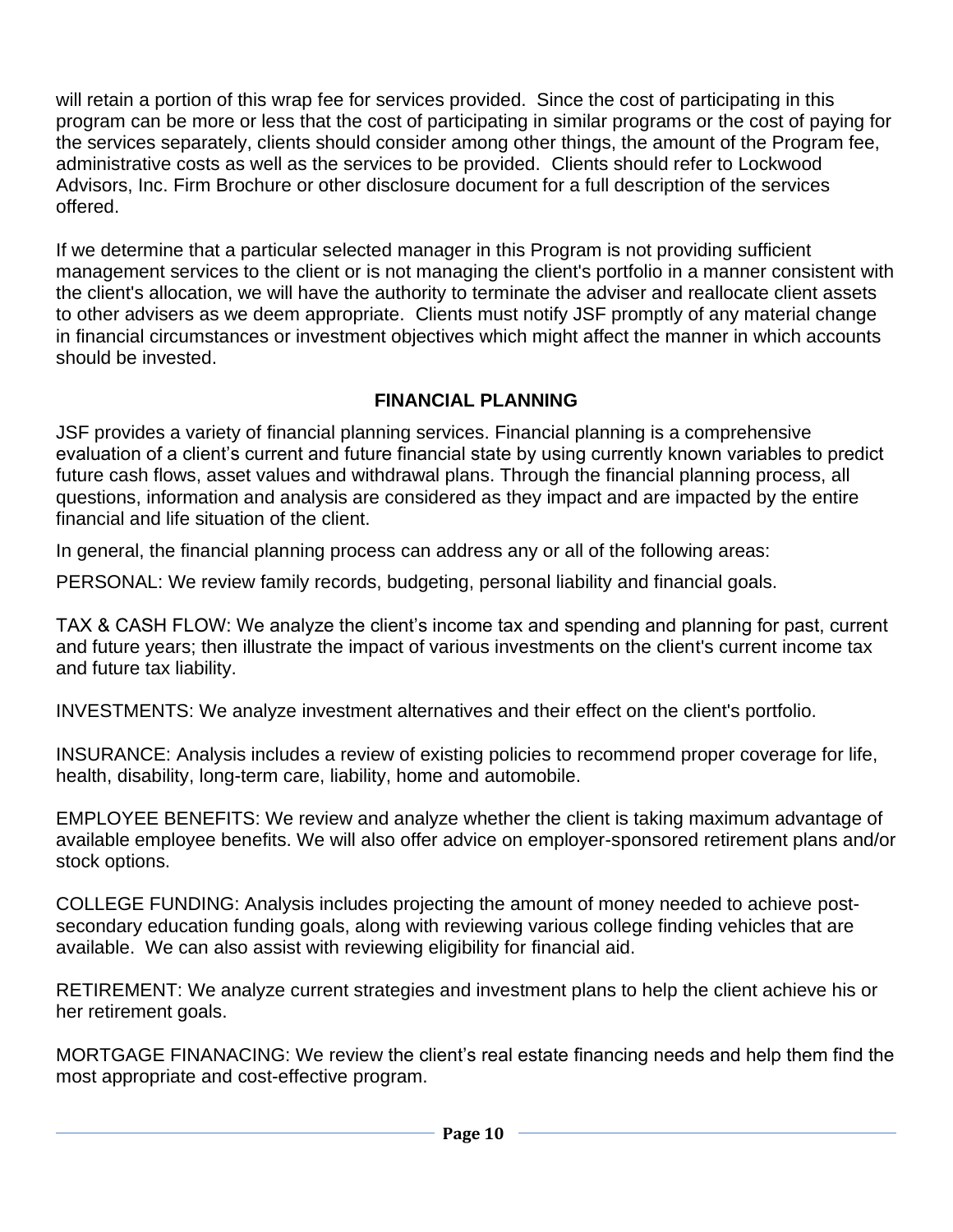DEATH & DISABILITY: We review the client's cash needs at death, income needs of surviving dependents, estate planning and disability income.

ESTATE: We assist the client in assessing and developing long-term strategies, including as appropriate, living trusts, wills, review estate tax, powers of attorney, asset protection plans, nursing homes, Medicaid, mortgage refinancing and elder law.

We gather required information through in-depth personal interviews. Information gathered includes the client's current financial status, tax status, future goals, family status and attitudes towards risk. We carefully review documents supplied by the client, complete various supporting documentation which can include a budget or balance sheet questionnaire and prepare various recommendations to present to the client. Should the client choose to implement the recommendations contained in the plan, we suggest the client work closely with his/her attorney, accountant, bookkeeper and/or other professionals. In the event that a client does not have an established relationship with the necessary professional(s), JSF will recommend the appropriate professionals to assist with implementation of the plan or other needs. Implementation of financial plan recommendations is entirely at the client's discretion.

Financial planning services will be ongoing until the arrangement is terminated in writing by either JSF or the client.

Financial Planning recommendations are not limited to any specific product or service offered by a broker-dealer or insurance company. The financial planning process varies in the level of service and cost based upon clients' circumstances, needs and objectives as well as information provided by the client. Client must promptly notify JSF if his or her financial situation, goals, objectives, or needs change.

## **ANCILLARY SERVICES**

JSF provides educational seminars for our clients. These seminars include, but are not limited to, presentations on current events, economic trends and cycles, market activity, investment fundamentals, financial planning strategies, college or retirement planning or non-investment related topics. No fees are charged to attend these seminars. JSF also provides to clients ongoing newsletters which focus on various market events and planning strategies. Our newsletters do not focus on the needs of any specific individual. Newsletters are provided to clients free of charge.

*Account Aggregation*. In conjunction with the firm's portfolio management software provided by Orion and eMoney, JSF offers aggregation of outside assets/accounts held by a client and will provide periodic comprehensive reporting services which incorporate all of the client's investment assets including those investment assets that are not part of the assets being managed by JSF. JSF's service related to outside assets is limited to the reporting service only and does not include discretionary investment management of the outside assets. JSF does not have trading authority over the outside assets and as such the client is exclusively responsible for directing and implementing any recommendations JSF provides in the course of our financial planning or investment management relationship related to outside assets. Furthermore, JSF shall not be responsible for any implementation error (trading, etc.) that occur related to any outside assets. In the event the client desires that JSF provide investment management services on any of the outside assets, the client will do so under the terms and conditions of JSF's Investment Management Agreement.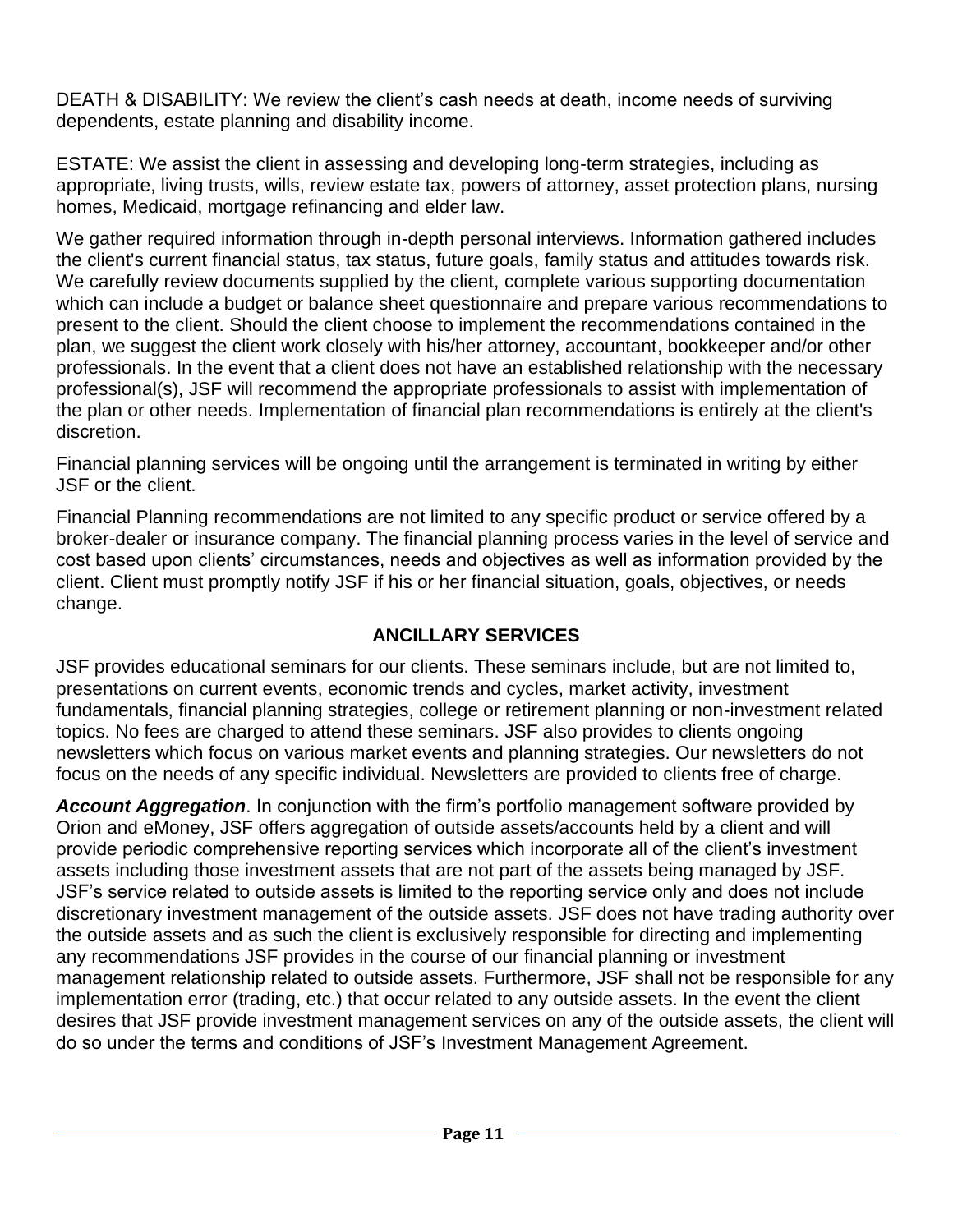#### **AMOUNT OF MANAGED ASSETS**

As of December 31, 2021, we were actively managing \$1,104,156,044 of clients' assets on a discretionary basis.

## <span id="page-11-0"></span>**Item 5 Fees and Compensation**

#### **INVESTMENT SUPERVISORY SERVICES INDIVIDUAL AND MODEL PORTFOLIO MANAGEMENT FEES THIRD PARTY MANAGER ACCOUNT PROGRAM RETIREMENT PLAN ADVISORY SERVICES**

Our current annualized advisory fee for Investment Supervisory Services is generally 1.00% of the value of assets under management.

Based on the size of the client's account, the make-up of the client's portfolio, overall service requirements as well as the complexity of the client's financial situation, negotiable fee schedules include the following arrangements:

- 1- A set asset-based fee of a negotiated percentage
- 2- A pro-rated/tiered fee in respect of specific assets

| $3-$ | <b>Assets Under Management</b>                                  | <b>Annual Fee</b> |
|------|-----------------------------------------------------------------|-------------------|
|      | On assets up to \$3,000,000                                     | 1.00%             |
|      | On assets in excess of \$3,000,000<br>but less than \$5,000,000 | $.90\%$           |
|      | On assets equal to and in excess<br>of \$5,000,000              | .75%              |

Any of the above fee arrangements can also include a separately defined fee in respect of specifically designated assets within a larger account. A minimum account size of \$250,000 of assets under management is generally required for this service. This account size is negotiable on a case-by-case basis. JSF can group certain related client accounts for the purposes of achieving the minimum account size and determining the annualized fee. At its discretion, JSF can consider a client's request for an alternative fee arrangement. In addition, JSF reserves the right to change its fee schedule for all clients or selected clients and under certain circumstances, the fee schedule can be waived.

The advisory fee for the first billing period after a Client engages JSF is generally based on the initial deposit into the client's account, including cash, cash equivalents, and accrued interest and will be prorated to the end of the calendar quarter. Fees on deposits of cash or securities into the account made during a calendar quarter that are equal to or greater than \$50,000 will be prorated from the date of deposit to the end of the calendar quarter. Thereafter, the advisory fee will be payable quarterly in advance at the beginning of the quarter and is based on the market value of the account at the end of the quarter, including cash and cash equivalents, as well as accrued interest and dividends. The fee will equal the rate multiplied by the market value of the account at the end of the quarter, which is then divided by 365 days (or 366 in any leap year) and multiplied by the number of days in the quarter. For accounts with margin, the fee will be calculated using the full market value of securities, cash and cash equivalents. Client must authorize the Custodian to deduct the fee from the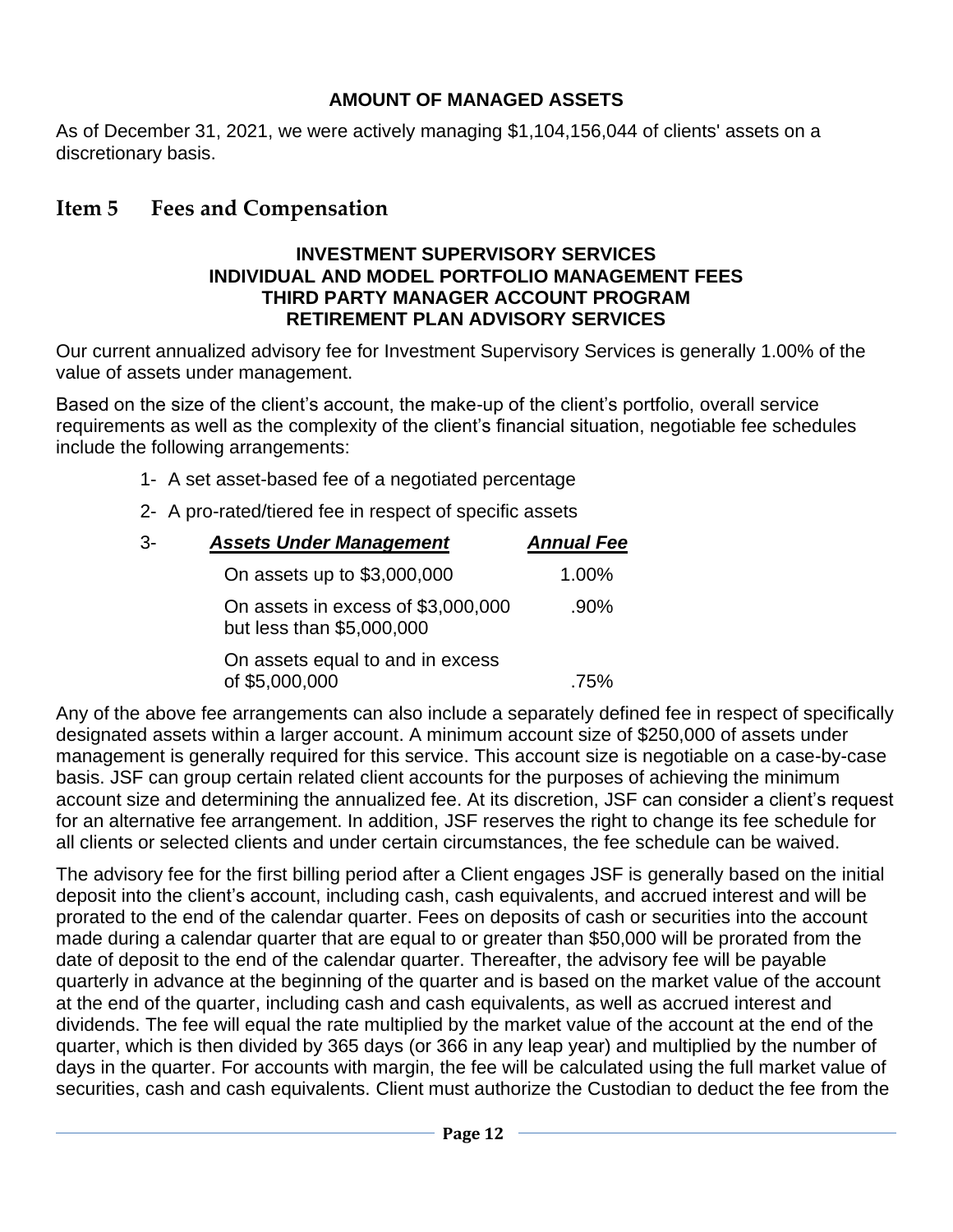account and pay such fee directly to JSF unless the client requests otherwise. In the course of managing investments for clients, JSF can choose to take a defensive position and increase cash positions based upon perceived or anticipated market conditions. All cash positions (money markets, etc.) are generally included as part of assets under management for purposed of calculating the firm's advisory fees.

If an investment advisory agreement is terminated, the client will receive a pro rata refund representing the period of time from the date of termination until the end of the quarter. No refunds will be made due to a partial withdrawal of funds from the account by the client.

**Third Party Manager Account Fees**: Clients participating in the Third-Party Manager Selection programs, including the Lockwood Advisors Managed Account Program, are charged various program fees in addition to the advisory fee charged by our firm. Such fees include the investment advisory fees of the independent TPMs as well as transaction costs. The total fees charged to a client will vary from manager to manager. Under this program, the total fee is divided between JSF and the selected manager. JSF and the manager each debit allocated fees directly from the client account. In specific circumstances, the manager debits the fees directly from the client account and forwards to JSF its portion of such total fees. The fee will be payable quarterly in advance at the beginning of the quarter and is based on the market value of the account at the end of the previous quarter.

In evaluating such an arrangement, the client should consider that, depending upon the level of the fee charged by the independent manager and broker-dealer, the amount of portfolio activity in the client's account, and other factors, the fees can exceed the aggregate cost of such services if they were to be purchased from a different source. We will review with clients any separate program fees that are charged to clients. Clients should refer to the JSF fee agreement, the TPM's fee agreement, if applicable and disclosure documents of the selected TPM for information regarding the fees charged by the TPM.

*Limited Negotiability of Advisory Fees*: Although JSF has established the aforementioned fee schedule(s), we retain the discretion to negotiate alternative fees on a client-by-client basis. Client facts, circumstances and needs are considered in determining the fee schedule. These include the complexity of the client, assets to be placed under management, anticipated future additional assets, related accounts, portfolio style, account composition, reports, among other factors. The specific annual fee schedule is identified in the contract between the adviser and each client.

Discounts, not generally available to our advisory clients, are offered to family members and friends of associated persons of our firm.

## **FINANCIAL PLANNING FEES**

JSF's financial planning fee is determined based on the nature of the services being provided and the complexity of each client's circumstances. All fees are agreed upon prior to entering into a contract with any client. JSF has no minimum net worth or account balance for financial planning services.

Our financial planning fees are generally calculated and charged on a fixed fee basis, typically ranging from \$500 to \$75,000**,** depending on the specific arrangement reached with the client. The annual retainer fee is based upon the complexity of the plan as well as the ongoing work and maintenance that is agreed upon. The fee is negotiable.

The client can choose the frequency of invoicing which includes monthly, quarterly or semiannual options. Invoicing will commence upon execution of the financial planning agreement. The fees shall be calculated and paid in advance in accordance with the rate and frequency set forth in the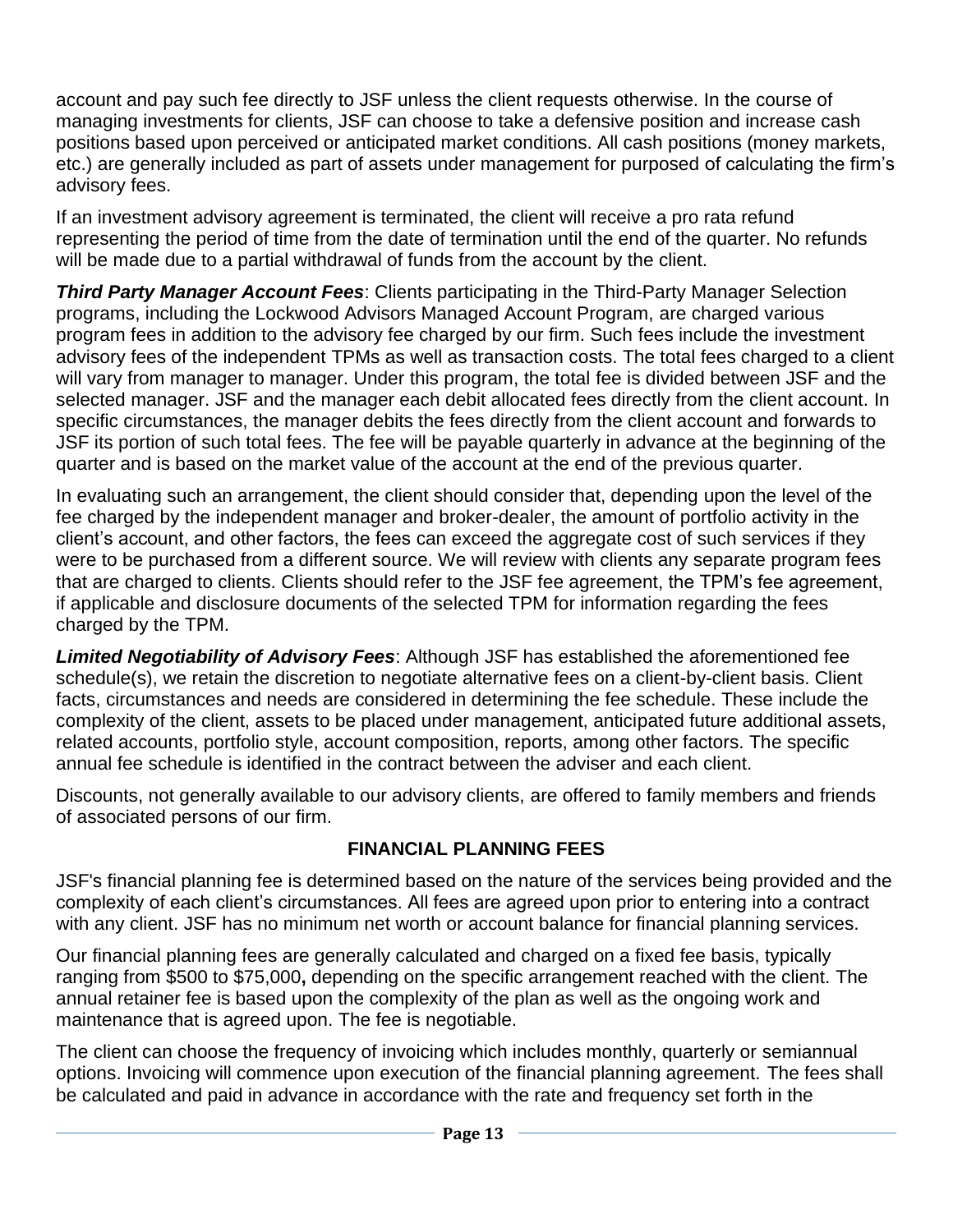agreement fee schedule. These requirements can be waived at the sole discretion of the adviser. However, we will never require prepayment of fees that will exceed \$1,200 for work that will not be completed within six months.

Alternatively, our financial planning fees can be calculated and charged on an hourly basis at the following non-negotiable hourly rates:

| Mr. Jeffrey Fishman   | \$995/hour |
|-----------------------|------------|
| Mr. Mordechai Fishman | \$795/hour |
| Mr. Olivier Cornet    | \$495/hour |
| Mr. Zev Fried         | \$495/hour |
| Mr. Brian Mercado     | \$350/hour |
| Ms. Seta Keshishian   | \$350/hour |

Although the length of time it will take to provide a financial plan will depend on each client's personal situation, we will provide an estimate for the total hours at the start of the advisory relationship. For hourly billing, clients are billed on an ongoing basis as services are rendered.

All financial planning fees are separate and distinct from commissions charged by a broker dealer or asset management fees charged by an investment adviser to implement advisory recommendations. Financial planning fees do not include fees that a client incurs when engaging other professionals in connection with the financial planning process.

## **GENERAL INFORMATION**

*Termination of the Advisory Relationship*: The client can terminate the Agreement within five business days of entering the Agreement without penalty. After the five-day period, a Client Agreement can be canceled at any time, by either party, for any reason upon receipt of 30 days written notice. As disclosed above, certain fees are paid in advance of services provided. Upon termination of any account, any prepaid, unearned fees will be promptly refunded. In calculating a client's reimbursement of fees, we will pro rate the reimbursement according to the number of days remaining in the billing period. Terminated accounts will be charged expenses incurred by JSF in the transfer or final disposition of the account. An adviser is permitted to waive all of the fees to be charged to the client as a benefit, in lieu of prorating the fee upon termination. After the Agreement has been terminated, the client becomes responsible for monitoring his or her own assets and JSF has no further obligation to act or provide advice with respect to those assets.

If a client terminates his or her Financial Planning relationship with JSF and requests a refund of outstanding fees, client will incur a pro rata charge for services rendered prior to the termination of the Agreement.

*Mutual Fund and ETF Fees*: JSF invests in mutual funds, including open-end funds, closed-end funds (mainly interval funds) and ETFs in client portfolios. Each mutual fund charges fees to shareholders, which are described in their respective prospectus and usually include a management fee, administrative and operations fees, and certain distribution (e.g., 12b-1 fees) and/or redemption fees. These fees are generally referred to as a fund's "expense ratio" and the fees are deducted at the mutual fund level when calculating the fund's net asset value ("NAV") and have a direct bearing on the fund's performance. Certain open-ended mutual funds also charge an up-front or back-end sales charge. In addition, some open-end mutual funds offer different share classes of the same fund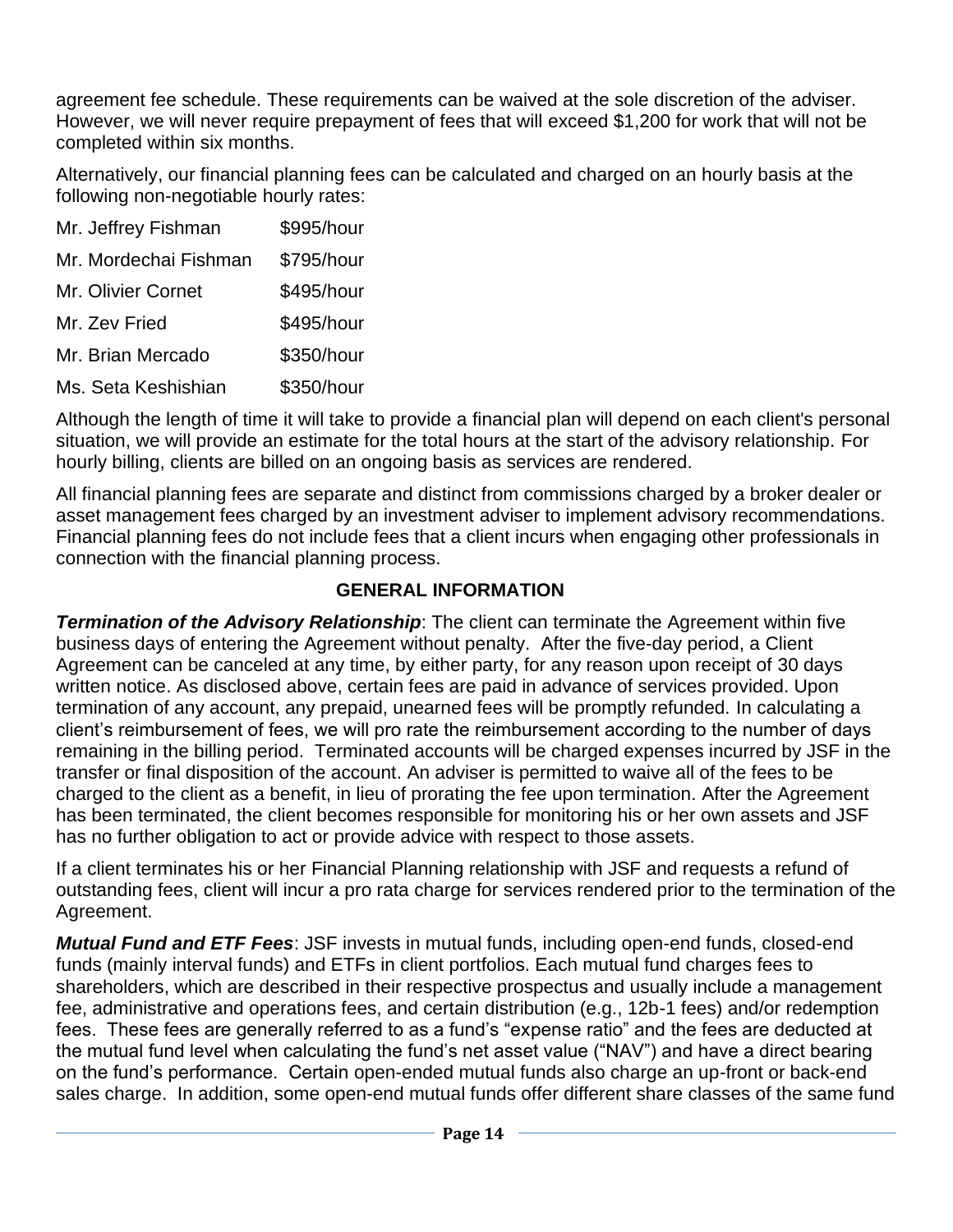and one share-class can have a higher expense ratio than another share class. The most economical share class will depend on certain factors, including the amount of time the shares are held by a client and the amount a client will be investing. Also, closed-end interval funds usually don't have 12b-1 distribution fees, but they do charge redemption fees for each redemption made by a shareholder. ETFs do not have 12b-1 distribution fees or redemption fees, but charge certain expenses including an operating expense ratio ("OER") described as the annual rate the fund charges on the total assets it holds to pay for administration and other costs. ETFs are also subject to the bid-ask spread. A bidask spread is the difference between the highest price that a buyer is willing to pay for an asset and the lowest price that a seller is willing to accept. The spread is the implicit cost and can be a function of product's liquidity in the market. The spread can be affected by the liquidity of the underlying securities that make up the ETF. For example, an ETF composed of very widely traded domestic mega-cap stock tend to have tighter spreads than an ETF composed of thinly traded stocks or bonds. ETF spreads can also be affected by its liquidity on the secondary market, represented by its average daily volume. The wider the spread the higher the implicit cost of trading an ETF. Mutual fund expense ratios vary by mutual fund, so it is important to read the mutual fund prospectus to fully understand all the fees charged. The fees charged by mutual funds and ETFs are in addition to the advisory fees charged by JSF and other third-party fees. Transactions in all these types of mutual funds are subject to transaction fees charged by the broker executing the trade, unless waived (see further below).

JSF will strive to purchase, when available, the lowest cost mutual fund share class for clients. In addition, for new clients that hold any mutual funds upon account opening, JSF will determine whether such mutual fund remains suitable for the client's current objective and if we believe it is, then we will check to see if a lower cost share class is available and transfer the client's mutual fund holding into such share class. However, there have been times in the past, and can be in the future, when JSF does not have access to lower costs share classes. This mainly happens when the client's custodian does not offer a lower cost share class for some or all of the mutual funds bought for and/or held in clients' accounts, or the investment amount does not meet the share class minimum investment requirement.

Transaction fees also pay a role in the overall costs when investing in mutual funds. Some custodians offer certain higher cost mutual funds share classes for purchase at no transaction cost. Therefore, JSF will purchase a more expensive share class anytime we've determined, based on facts and circumstances, that such transaction would be the most economical for a client. We also will transfer a client into a lower cost share class at a later date if we determine it is beneficial for the client.

The fees charged to a client's account lowers the overall performance of the account. Therefore, clients should review all applicable direct and indirect fees charged, including but not limited to custodian fees, transaction fees, fees associated with investments (e.g., mutual funds and ETFs), and advisory fees to fully understand the total amount of fees to be paid by the client and to thereby evaluate the advisory services being provided.

A client could invest in a mutual fund directly, without our services. In that case, the client would not receive the services provided by our firm which are designed, among other things, to assist the client in determining which mutual fund or funds are most appropriate to each client's financial condition and objectives.

We will review with wrap program clients any separate wrap program fees that are charged to those clients. Please see Part 2A Appendix 1 of Form ADV for more information on the JSF Wrap Program.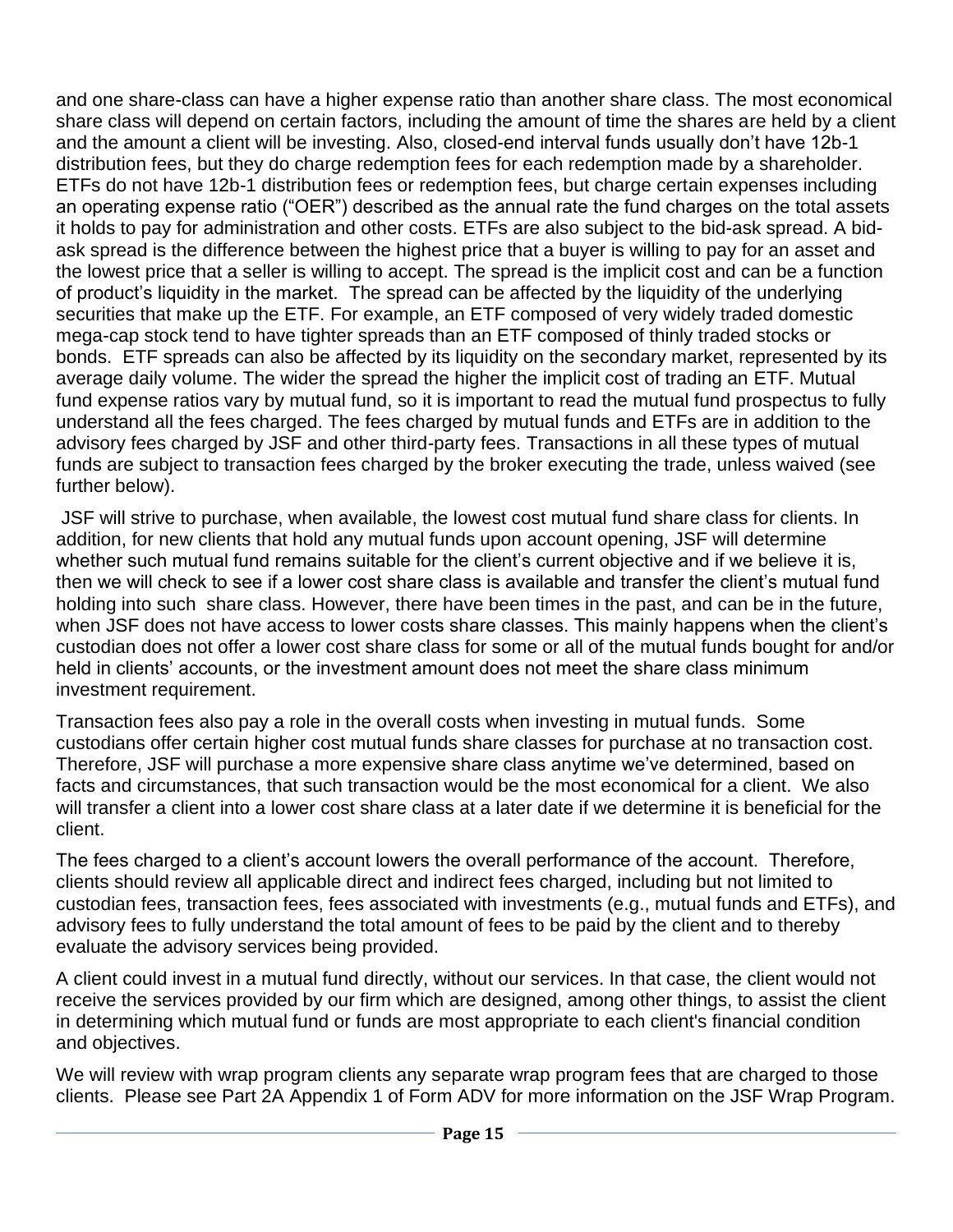*Wrap Fee Programs*: In a wrap fee arrangement, including the Lockwood Advisors Managed Account Program, clients pay a single fee for advisory, brokerage and custodial services. Client's portfolio transactions are executed without commission charge in a wrap fee arrangement. In evaluating such an arrangement, the client should also consider that, depending upon the level of the wrap fee charged by the adviser, the amount of portfolio activity in the client's account, and other factors, the wrap fee can exceed the aggregate cost of such services if they were to be provided separately. Please see the "Mutual Fund and ETF Fees" section above for further information, including the conflict surrounding this activity and how JSF addresses such conflict.

*Additional Fees and Expenses*: In addition to our advisory fees, clients are also responsible for the fees and expenses charged by custodians and imposed by broker dealers, including, but not limited to, any brokerage commissions, transaction charges imposed by a broker dealer, clearing and custodial fees, transfer fees, alternative investment processing fees and custody fees, annual IRA fees, margin interest, foreign currency exchange fees and other fees and taxes on brokerage accounts and securities transactions. Due to the timing of execution of securities transactions, it is possible that two clients invested in the identical security will pay different transaction fees. Please refer to the "Brokerage Practices" (Item 12) and "Client Referrals and Other Compensation" (Item 14) sections of this Form ADV for additional information.

Certain employees providing investment advice on behalf of JSF are also licensed independent insurance agents. These employees will earn commission-based compensation for selling insurance products, including insurance products they sell to a JSF client. Insurance commissions earned by these employees are separate and in addition to our advisory fees. This practice presents a conflict of interest because persons providing investment advice on behalf of our firm who are insurance agents have an incentive to recommend insurance products to a client for the purpose of generating commissions rather than solely based on the client's needs. However, a client is under no obligation, contractually or otherwise, to purchase insurance products through any person affiliated with our firm. In addition, JSF is a fiduciary and as such will only provide recommendations believed to be in the best interest of clients.

Neither JSF nor any JSF investment adviser representative receives any compensation, including 12b-1 fees, from any mutual funds invested in by JSF advisory clients. However, JSF investment adviser representatives are also registered securities representatives of NewEdge Securities, Inc., ("NewEdge") an unaffiliated registered broker-dealer and member of the Financial Industry Regulatory Authority ("FINRA"). As such, they recommend to brokerage clients, certain types of investment products that include, but are not limited to, mutual funds. When a brokerage client invests in such mutual funds in their brokerage account at NewEdge, the JSF representative, in his/her role as a NewEdge registered representative, receives commissions, 12b-1 fees, and/or other sales-based compensation, which are normally received for such investments. Clients are under no obligation to purchase recommended products or to purchase the products either from any associated person or through NewEdge. The compensation received by our advisory representatives from outside business activities is outlined in their Form ADV Part 2B – Disclosure Supplement, which is provided to all new clients. A copy can be obtained by contacting us directly.

*Securities Backed Line of Credit*: For certain clients, JSF will recommend and can facilitate the establishment of Securities Backed Line of Credit (SBLOC) / Non-Purpose Loans through a thirdparty bank. An SBLOC is a bank line of credit collateralized by the assets of the managed account. An SBLOC enables clients to access non-purpose credit that is secured by that client's brokerage and/or advisory portfolio. The maximum amount of the credit given depends on the lending value of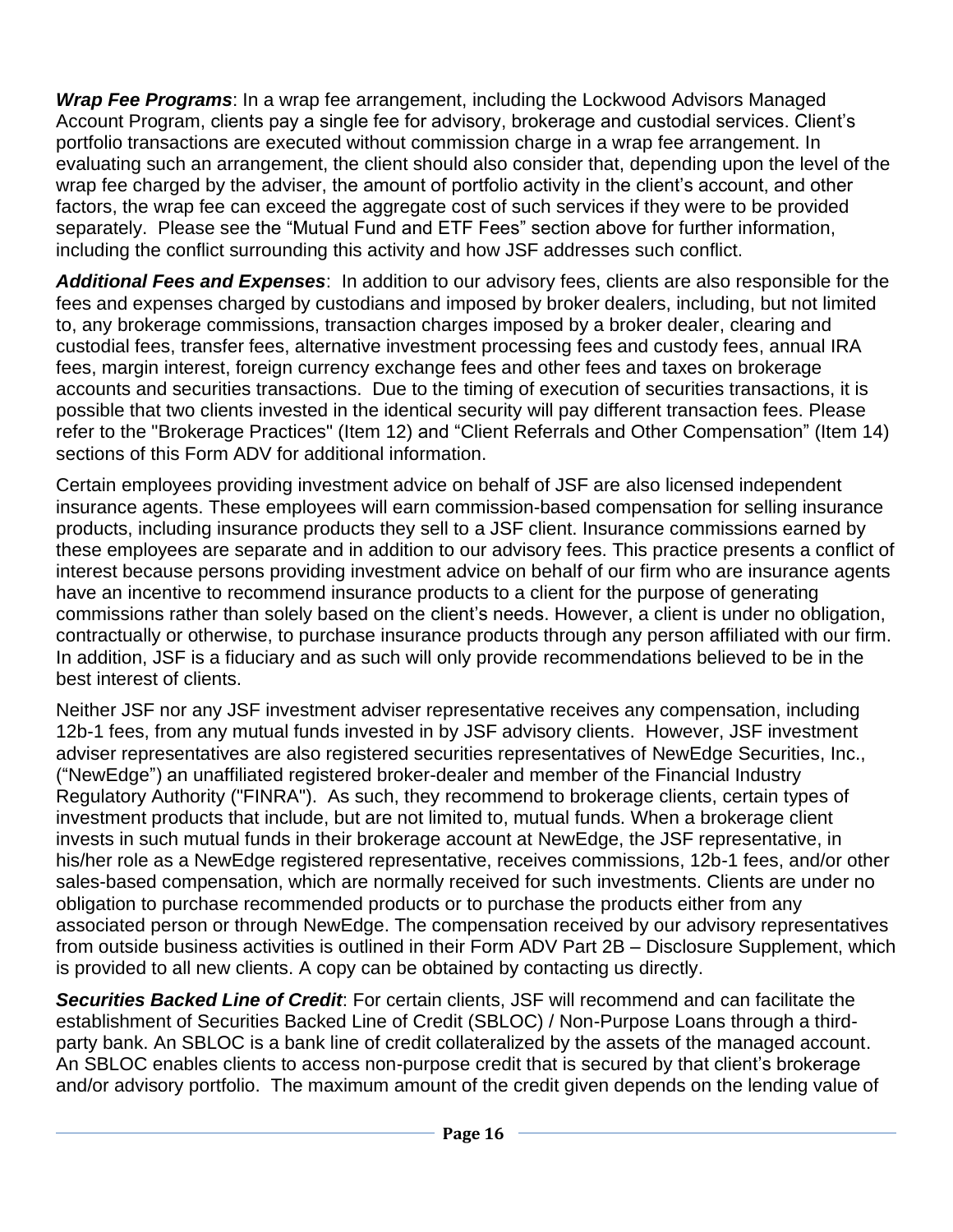the portfolio. Securities Backed Lending creates additional risks for managed account clients including, but not limited to being subject to a collateral call due to a drop in the account's value attributable to downward market movement, market volatility and credit exposure. All these can lead to collateral shortfalls and cause the bank which has extended the credit, to ask the managed account client for additional collateral or can cause the liquidation of existing collateral to satisfy the collateral shortfall. Such a circumstance can result in the failure to reach investment goals. Any securities-based lending fees and interest are separate and in addition to any fees paid pursuant to the JSF investment management agreement. These types of loans are not suitable for all investors and carry a number of other risks (please refer to Item 8 below for further details on risks). Clients should not obtain such a loan or line of credit without fully understanding the benefits and risks.

There also is a conflict of interest between JSF and a client implementing a SBLOC, mainly due to the fact that the proceeds a client receives from an SBLOC can be used in place of the client having to withdraw assets from their account managed by the Firm. Therefore, the Firm continues to receive fees on the securities in the account even though they are used as collateral. To address this conflict, JSF provides disclosures to clients, mainly through delivery of this Form ADV Part 2A, and has implemented policies and procedures to help ensure that all recommendations being provided to clients are suitable and the clients are aware of all material risks and conflicts. For further information about these types of loans, please refer to the Investor Bulletin issued by the SEC at [https://www.sec.gov/oiea/investor-alerts-bulletins/sbloc.html.](https://www.sec.gov/oiea/investor-alerts-bulletins/sbloc.html)

*Margin Loans.* For certain clients, JSF will recommend and can facilitate the establishment of margin loans through Fidelity or National Financial Services ("NFS"). Fidelity and NFS can loan a client money against the value of certain stocks, bonds and mutual funds in a portfolio. That borrowed money is called a margin loan and can be used to purchase additional securities or to meet shortterm financial needs. Margin loans are not available in retirement or custodial accounts. There's no set repayment schedule with a margin loan—monthly interest charges accrue to the account, and principal may be re-payed at the borrower's convenience. Margin can be profitable when stocks increase in value. However, the magnifying effect works the other way as well. The marginable investments in the portfolio provide the collateral for the margin loan. While the value of that collateral fluctuates according to the market, the amount borrowed stays the same. If the value of the stocks decline to the point where they no longer meet the minimum equity requirements, there will be a margin call. When this happens, the custodian will ask that more cash or marginable securities be deposited into the account to meet the minimum equity requirement or it may sell securities in the account as needed. Please remember that margin loans increase the accounts level of market risk and Fidelity or NFS may initiate the sale of any security in the account without contacting the account owner to meet the margin call. Account owners are not entitled to an extension of time on a margin call. JSF charges advisory fees on total value of assets managed, including the outstanding margin balance. While a negative amount may show on a client's statement for the margined security as the result of a lower net market value, the amount of the fee is based on the absolute market value. This could create a conflict of interest where we have an incentive to encourage the use of margin to create a higher market value and therefore receive a higher fee. To address this conflict, JSF provides disclosures to clients, mainly through delivery of this Form ADV Part 2A, and has implemented policies and procedures to help ensure that all recommendations being provided to clients are suitable and the clients are aware of all material risks and conflicts. For further information about these types of loans, please refer to the Investor Bulletin issued by the SEC at [https://www.sec.gov/oiea/investor-alerts-and-bulletins/ib\\_marginaccount.](https://www.sec.gov/oiea/investor-alerts-and-bulletins/ib_marginaccount)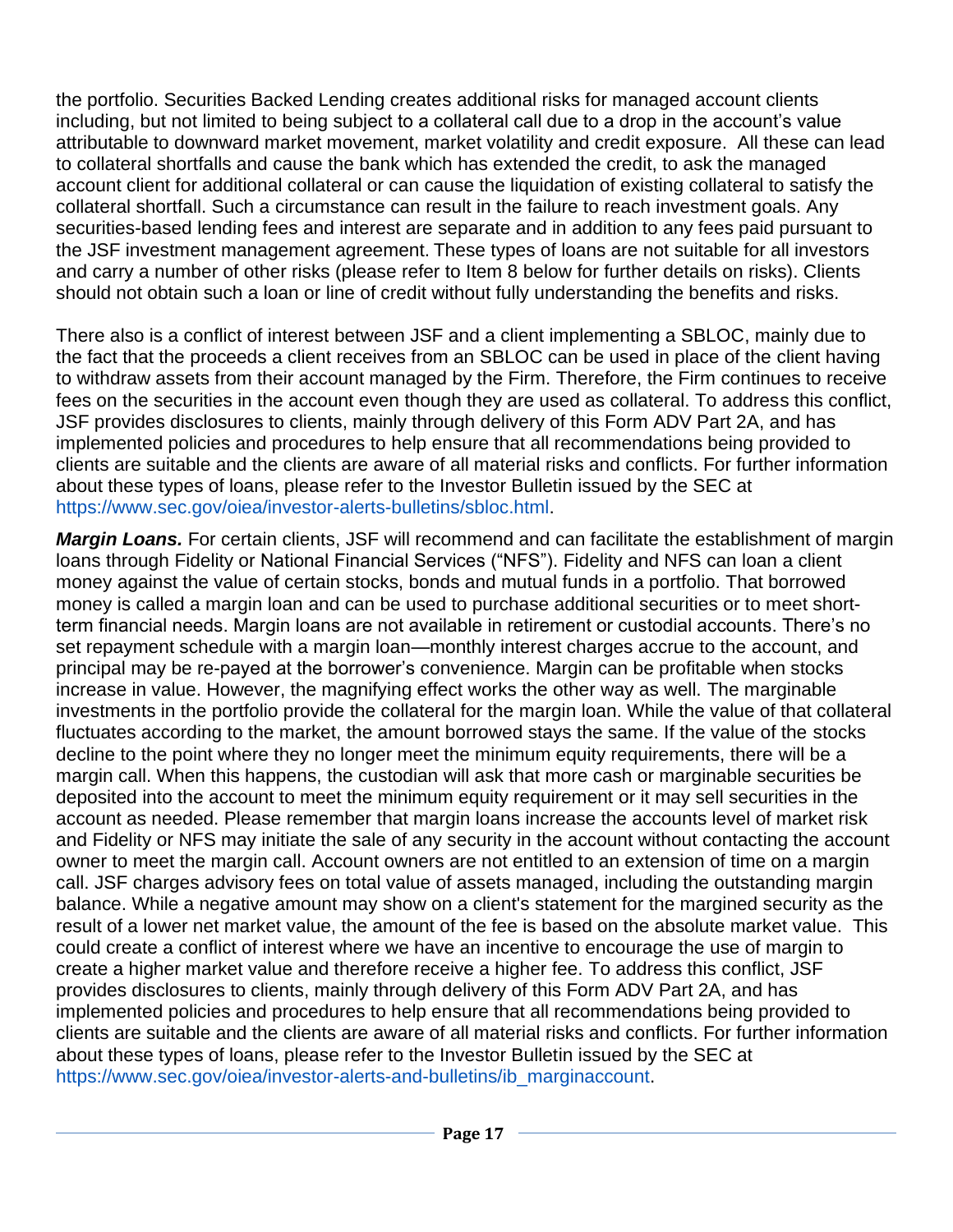*Grandfathering of Minimum Account and Advisory Fee Requirements*: Pre-existing advisory clients are subject to JSF's minimum account requirements and advisory fees in effect at the time the client entered into the advisory relationship. Therefore, our firm's minimum account requirements and fee schedule will differ among clients.

*ERISA Accounts*: JSF is deemed to be a fiduciary to advisory clients that are employee benefit plans or individual retirement accounts (IRAs) pursuant to the Employee Retirement Income and Securities Act ("ERISA"), and regulations under the Internal Revenue Code of 1986 (the "Code"), respectively. As such, our firm is subject to specific duties and obligations under ERISA and the Internal Revenue Code that include among other things, restrictions concerning certain forms of compensation. To avoid engaging in prohibited transactions, JSF Financial LLC can only charge fees for investment advice about products for which our firm and/or our related persons do not receive any commissions or 12b-1 fees, or conversely, investment advice about products for which our firm and/or our related persons receive commissions or 12b-1 fees, however, only when such fees are used to offset JSF Financial LLC's advisory fees.

*IRA Rollover Considerations:* As part of our investment advisory services, investment adviser representatives can make recommendations to plan participants regarding the rollover of employer sponsored retirement plan assets. In the case where an investment adviser representative recommends a retirement plan rollover into an advisory account, the investment adviser representatives will earn a portion of the advisory fee. This presents a conflict of interest because representatives have an economic incentive to recommend that a client rollover retirement plan assets into an advisory account. Plan participants are under no obligation to rollover retirement plan assets to an IRA with JSF and should carefully consider all relevant factors, such as penalty-free withdrawals, whether loans are permitted, legal protections, required minimum distributions, fees and expenses, service levels, available investment options, employer stock considerations and state taxes. JSF requires a client to review and sign a disclosure document, which discloses important information and considerations in connection with the rollover.

*Advisory Fees in General*: A client should be aware that some investment advisers charge lower fees for similar investment advisory services. A client can also invest on his or her own in a security or a portfolio of securities directly without being charged for investment advisory services.

*Limited Prepayment of Fees*: Under no circumstances do we require payment of fees in excess of \$1200 more than six months in advance of services rendered.

## <span id="page-17-0"></span>**Item 6 Performance-Based Fees and Side-By-Side Management**

JSF does not charge performance-based fees or other fees based on a share of capital gains on or capital appreciation of the assets in a client's account.

However, certain Private Investment Funds that JSF recommends to clients do charge performance/incentive-based fees, which are outlined in the respective product's offering documents and should be reviewed by clients prior to investing. These performance fees can only be charged to fund investors that meet the definition of "qualified client" outlined in Rule 205-3 under the Investment Advisers Act of 1940. JSF does not receive any portion of these performance/incentive fees.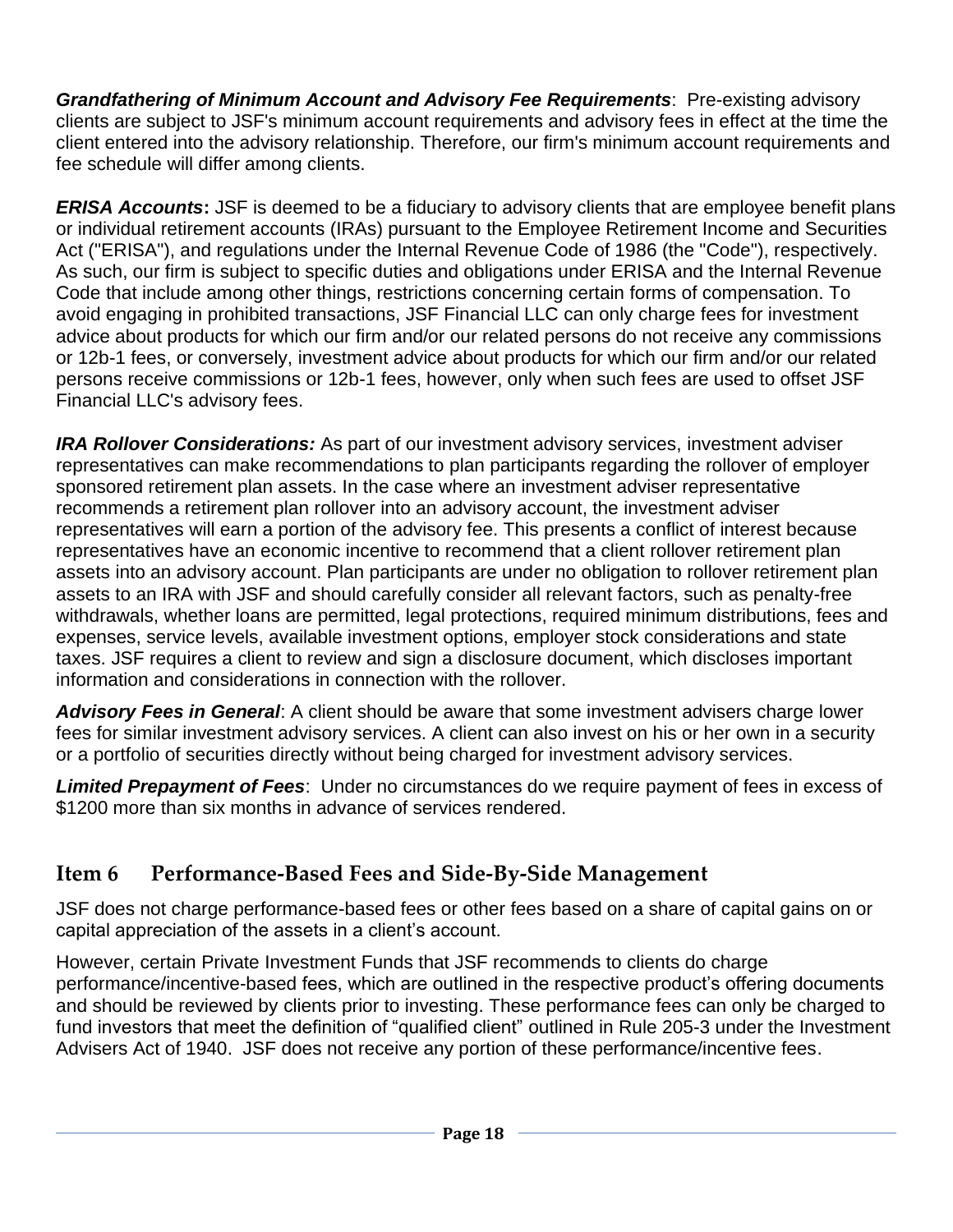# <span id="page-18-0"></span>**Item 7 Types of Clients**

JSF provides advisory services to the following types of clients:

- Individuals (other than high net worth individuals)
- High net worth individuals
- Trusts
- Charitable Organizations
- Pension and profit-sharing plans (other than plan participants)
- Corporations, partnerships or other businesses not listed above

As previously disclosed in Item 5, Fees and Compensation, our firm has established certain initial minimum account requirements, based on the nature of the service(s) being provided. For a more detailed understanding of those requirements, please review the disclosures provided in each applicable service.

If a client's account is a pension or other employee benefit plan governed by the Employee Retirement Income Security Act of 1974, as amended ("ERISA"), JSF Financial will be a fiduciary to the plan. In providing our investment management services, the sole standard of care imposed upon us is to act with the care, skill, prudence and diligence under the circumstances then prevailing that a prudent man acting in a like capacity and familiar with such matters would use in the conduct of an enterprise of a like character and with like aims. JSF Financial will provide certain required disclosures to the "responsible plan fiduciary" (as such term is defined in ERISA) in accordance with Section 408(b)(2), regarding the services we provide and the direct and indirect compensation we receive by such clients. Generally, these disclosures are contained in this Form ADV Part 2A, the Client Agreement and/or in separate ERISA disclosure documents and are designed to enable the ERISA plan's fiduciary to: (1) determine the reasonableness of all compensation received by us; (2) identify any potential conflicts of interests; and (3) satisfy reporting and disclosure requirements to plan participants."

# <span id="page-18-1"></span>**Item 8 Methods of Analysis, Investment Strategies and Risk of Loss**

## **METHODS OF ANALYSIS**

We use the following methods of analysis in formulating our investment advice and/or managing client assets:

Asset Allocation. Rather than focusing primarily on securities selection, we attempt to identify an appropriate ratio of equities, fixed income, alternatives and cash suitable to the client's investment goals and risk tolerance.

A risk of asset allocation is that the client does not participate in sharp increases in a particular security, industry or market sector. Another risk is that the ratio of equities, fixed income, alternatives and cash will change over time due to stock and market movements and, if not corrected, will no longer be appropriate for the client's goals.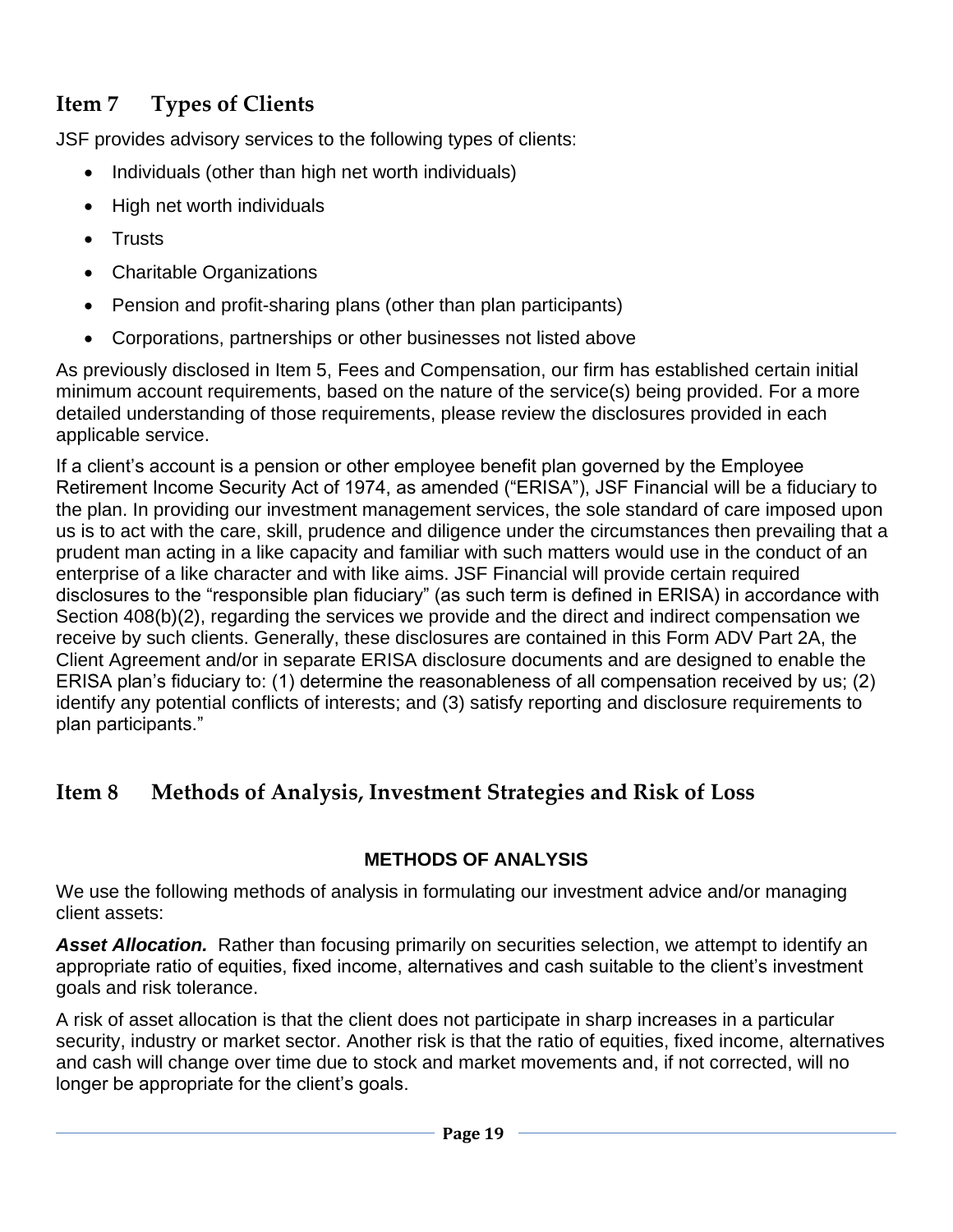*Fundamental Analysis.* We attempt to measure the intrinsic value of a security by looking at economic and financial factors (including the overall economy, industry conditions, and the financial condition and management of the company itself) to determine if the company is underpriced (indicating it is be a good time to buy) or overpriced (indicating it is time to sell).

Fundamental analysis does not attempt to anticipate market movements. This presents a potential risk, as the price of a security can move up or down along with the overall market regardless of the economic and financial factors considered in evaluating the stock.

*Mutual Fund, Interval Fund and/or ETF Analysis.* We look at the experience and track record of the manager of the mutual fund or ETF in an attempt to determine if that manager has demonstrated an ability to invest over a period of time and in different economic conditions. We also look at the underlying assets in a mutual fund or ETF in an attempt to determine if there is significant overlap in the underlying investments held in other fund(s) in the client's portfolio. We also monitor the funds or ETFs in an attempt to determine if they are continuing to follow their stated investment strategy.

A risk of mutual fund and/or ETF analysis is that, as in all securities investments, past performance does not guarantee future results. A manager who has been successful will not necessarily be able to replicate that success in the future. In addition, as we do not control the underlying investments in a fund or ETF, managers of different funds held by the client can purchase the same security, increasing the risk to the client if that security were to fall in value. There is also a risk that a manager can deviate from the stated investment mandate or strategy of the fund or ETF, which could make the holding(s) less suitable for the client's portfolio.

We also review any Interval Funds that we recommend to clients. Interval funds can expose investors to liquidity risk, and that risk is greater in funds that invest in securities of companies with smaller market capitalizations, derivatives or securities with substantial market and/or credit risk.

Even though interval funds make periodic offers to repurchase a portion of outstanding shares, clients should consider interval fund shares to be an illiquid investment. There is no guarantee that investors will be able to sell interval fund shares at any given time or in the quantity that they desire.

*Third-Party Money Manager Analysis.* We examine the experience, expertise, investment philosophies, and past performance of independent third-party investment managers in an attempt to determine if that manager has demonstrated an ability to invest over a period of time and in different economic conditions. We monitor the manager's underlying holdings, strategies, concentrations and leverage as part of our overall periodic risk assessment. Additionally, as part of our due-diligence process, we survey the manager's compliance and business enterprise risks.

A risk of investing with a third-party manager who has been successful in the past is that he/she will not be able to replicate that success in the future. In addition, as we do not control the underlying investments in a third-party manager's portfolio, there is also a risk that a manager deviates from the stated investment mandate or strategy of the portfolio, making it a less suitable investment for our clients. Moreover, as we do not control the manager's daily business and compliance operations, we can be unaware of the lack of internal controls necessary to prevent business, regulatory or reputational deficiencies.

*Quantitative Analysis*. We use mathematical models in an attempt to obtain more accurate measurements of a company's quantifiable data, such as the value of a share price or earnings per share, and predict changes to that data. These characteristics help shed light on the expected behavior of the security, and help the analyst determine potentially favorable trades. A risk in using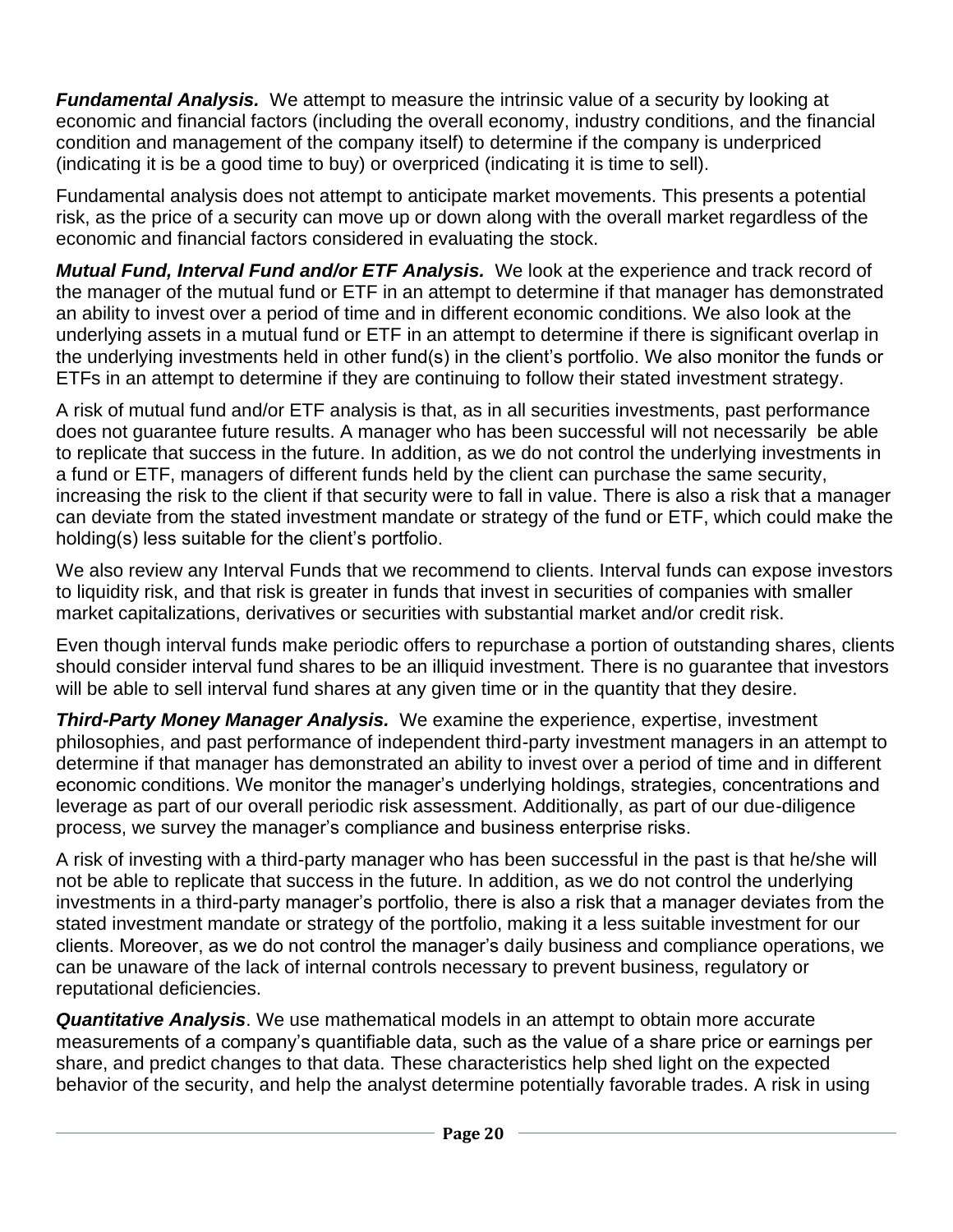quantitative analysis is that the models used are sometimes be based on assumptions that prove to be incorrect.

*Alternative Investment Analysis*. As outlined in Item 4 above, JSF from time to time provides access to or recommends Private Investment Funds to certain qualified clients. Initially, JSF will review the investment opportunity and relevant documentation and then determine whether any of our clients' risk tolerance and liquidity needs match up with the potential opportunity. For the Private Investment Funds where we provide ongoing monitoring and oversight, we perform periodic due diligence and reviews on these investments, which can include but not be limited to, obtaining and reviewing reports and valuation information from the issuer, such as investor reports, audited financials, and certain regulatory filings, as applicable, performing due diligence/research on the investment manager and certain other key service providers to the fund.

*Risks for all forms of Analysis.* Our securities analysis methods rely on the assumption that the companies whose securities we purchase and sell, the rating agencies that review these securities, and other publicly available sources of information about these securities, are providing accurate and unbiased data. There is always a risk that our analysis can be compromised by inaccurate or misleading information.

## **INVESTMENT STRATEGIES**

We use the following strategy(ies) in managing client accounts, provided that such strategy(ies) are appropriate to the needs of the client and consistent with the client's investment objectives, risk tolerance, and time horizons, among other considerations:

Long-term purchases. We purchase securities with the idea of holding them in the client's account for a year or longer. Typically, we employ this strategy when:

- we believe the securities to be currently undervalued, and/or
- we want exposure to a particular asset class over time, regardless of the current projection for this class.

A risk in a long-term purchase strategy is that by holding the security for this length of time, we do not take advantage of short-term gains that could be profitable to a client. Moreover, if our predictions are incorrect, a security can decline sharply in value before we make the decision to sell.

*Short-term purchases.* When utilizing this strategy, we purchase securities with the idea of selling them within a relatively short time (typically a year or less). We do this in an attempt to take advantage of conditions that we believe will soon result in a price swing in the securities we purchase.

*Trading.* We purchase securities with the idea of selling them very quickly (typically within 30 days or less). We do this in an attempt to take advantage of our predictions of brief price swings.

*Margin transactions.* We will purchase stocks for a client's portfolio with money borrowed from the client's brokerage account. This allows the client to purchase more stock than he or she would be able to with your available cash and allows us to purchase stock without selling other holdings.

*Open Orders.* We place open orders to buy or sell securities that remain in effect until they are either canceled or executed. As market orders are filled instantaneously, open orders occur when we place price restrictions on their buy or sell transactions either for duration determined (Day, GTC) or until executed.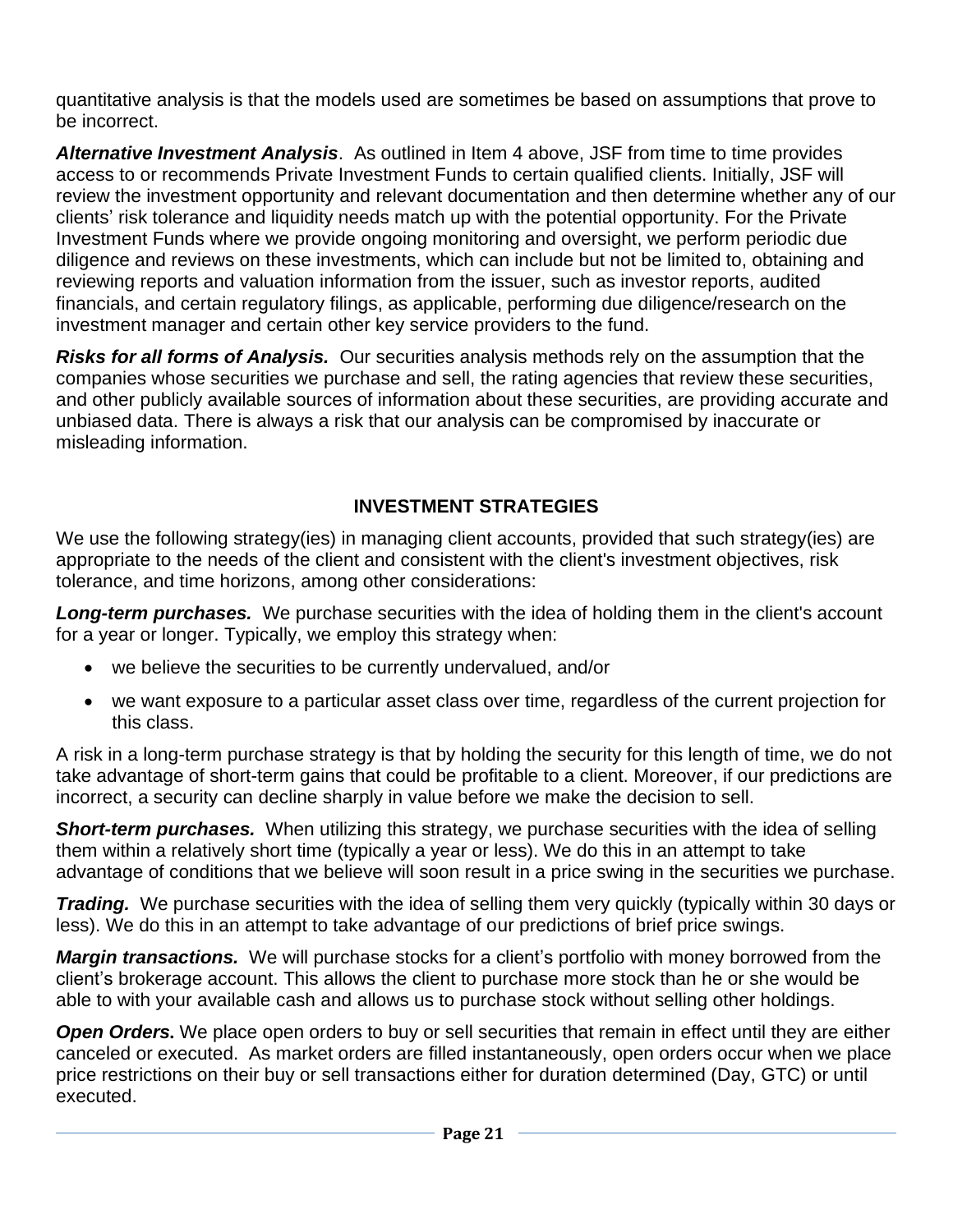**Option Writing.** We can use options as an investment strategy. An option is a contract that gives the buyer the right, but not the obligation, to buy or sell an asset (such as a share of stock) at a specific price on or before a certain date. An option, just like a stock or bond, is a security. An option is also a derivative, because it derives its value from an underlying asset.

The two types of options are calls and puts:

- A call gives the holder the right to buy an asset at a certain price within a specific period of time.
- A put gives the holder the right to sell an asset at a certain price within a specific period of time.

We use options in managing certain portfolios. Actions we might take using options are comprised of (but are not limited to):

- Selling a call option on a security we already own ("covered call") as a method to generate additional income and/or an effective way to sell the security
- Selling a put option, secured by cash, as a way to express a bullish opinion on a security without actually buying it
- Buying a call option as a way to express a bullish opinion on a security without actually buying it
- Buying a put option as a way to express a bearish opinion on a security.

In general, buying an option (put or call) limits the potential downside of the position to the price paid to buy that option. Similarly, selling an option (put or call) limits the potential upside of the position to the price received when selling that option.

In certain situations, we also use option spreads, which are a combination of two or more options. Trading in certain options will require a client to open a margin account, which carries risks.

*Concentration of Investments*. Our large-cap equity model portfolio strategy will consist of approximately 30 holdings that are limited to equity securities of companies with capitalization of \$20 billion or more at time of purchase.

## **RISK OF LOSS**

Securities investments are not guaranteed, and you can lose money on your investments. We ask that our clients work with us to help us understand their tolerance for risk. Investing in securities carries the risk of loss of principle, which an investor must be prepared to bear. Investment recommendations and advice are not legal or accounting advice. Clients should coordinate and discuss the impact of financial advice with their attorney and/or accountant. Clients should inform JSF promptly with respect to any changes to their financial situation and/or investment goals and objectives. Failure to notify JSF of any such changes could result in investment recommendations which do not meet the needs of the client. The following list of risk factors does not purport to be a complete list or explanation of the risks involved in an investment strategy. Due to the dynamic nature of investments and markets, strategies may be subject to additional and different risk factors not discussed below. All investment programs have certain risks that are borne by the investor. Our investment approach constantly keeps the risk of loss in mind. Investors face the following investment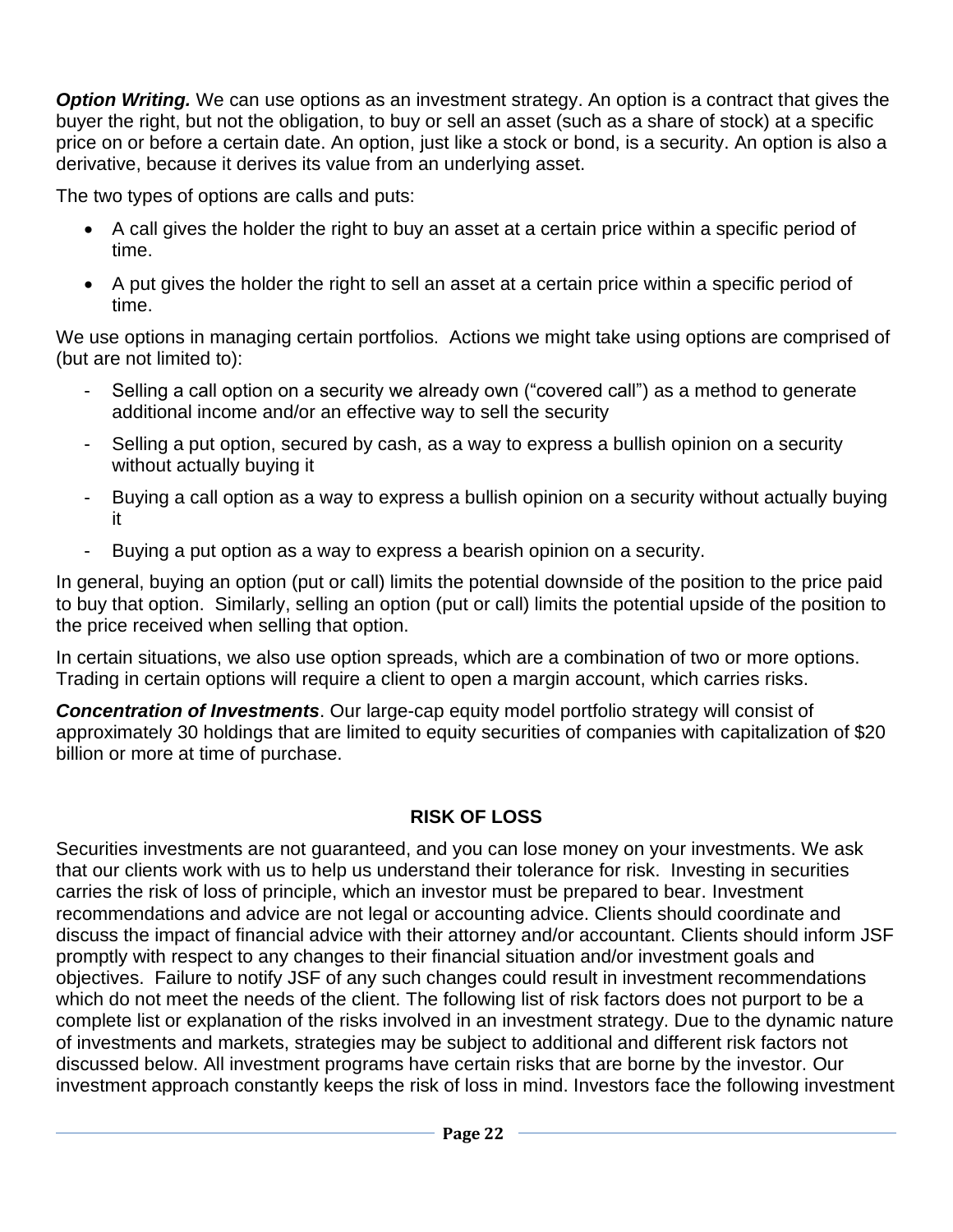risks:

*Interest-rate Risk*. Fluctuations in interest rates cause investment prices to fluctuate. For example, when interest rates rise, yields on existing bonds become less attractive, causing their market values to decline.

*Market Risk.* The price of a security, bond, or mutual fund can drop in reaction to tangible and intangible events and conditions. This type of risk is caused by external factors independent of a security's particular underlying circumstances. For example, political, economic and social conditions may trigger market events.

*Inflation Risk*. When any type of inflation is present, a dollar today will not buy as much as a dollar next year, because purchasing power is eroding at the rate of inflation.

*Currency Risk*. Overseas investments are subject to fluctuations in the value of the dollar against the currency of the investment's originating country. This is also referred to as exchange rate risk.

*Reinvestment Risk*. This is the risk that future proceeds from investments have to be reinvested at a potentially lower rate of return (i.e. interest rate). This primarily relates to fixed income securities.

*Business Risk*. These risks are associated with a particular industry or a particular company within an industry. For example, oil-drilling companies depend on finding oil and then refining it, a lengthy process, before they can generate a profit. They carry a higher risk of profitability than an electric company, which generates its income from a steady stream of customers who buy electricity no matter what the economic environment is like.

*Liquidity Risk*. Liquidity is the ability to readily convert an investment into cash. Generally, assets are more liquid if many traders are interested in a standardized product. For example, Treasury Bills are highly liquid, while Private Investment Funds and Interval Funds are not. Illiquid securities are private securities or assets for which there is no public market. As a result, these securities are often subject to sale restrictions due to securities laws or contractual obligations. In addition, these investments can take several years to mature. During the investment holding period, there may be no cash distributions to the client. Interval funds are considered illiquid due to the fact they are not publicly traded and their special redemption structure. They are not required to provide daily liquidity and only offer to repurchase a certain percentage of outstanding shares at set time periods throughout the calendar year. Shareholders can only redeem at the fund's designated intervals, which are outlined in the fund's prospectus. Importantly, while interval funds make periodic redemption offers, there is no guarantee that all shareholders will be able to sell the amount of shares their want, when they want. In addition, the extent of illiquidity of interval funds can vary depending on the liquidity of their underlying investments

**Options Risk**. Options involve certain costs and risk such as liquidity, interest rate, market, credit, and the risk that a position could not be closed when most favorable. Selling covered call options can place a limit on upside gains, while selling put options can result in the purchase of a security at a price higher than the current market price.

*Margin Risk*. Some clients maintain margin accounts. Accordingly, we can use margin transactions to implement investment advice given to these clients. Clients are responsible for any brokerage or margin charges in addition to advisory fees. Risks of using margin include "margin calls" (also called "fed calls" or "maintenance calls"). Margin calls occur when account values decrease below minimum maintenance margin levels established by the broker-dealer that holds the securities in the client's account, requiring the investor to deposit additional money or securities into their margin account.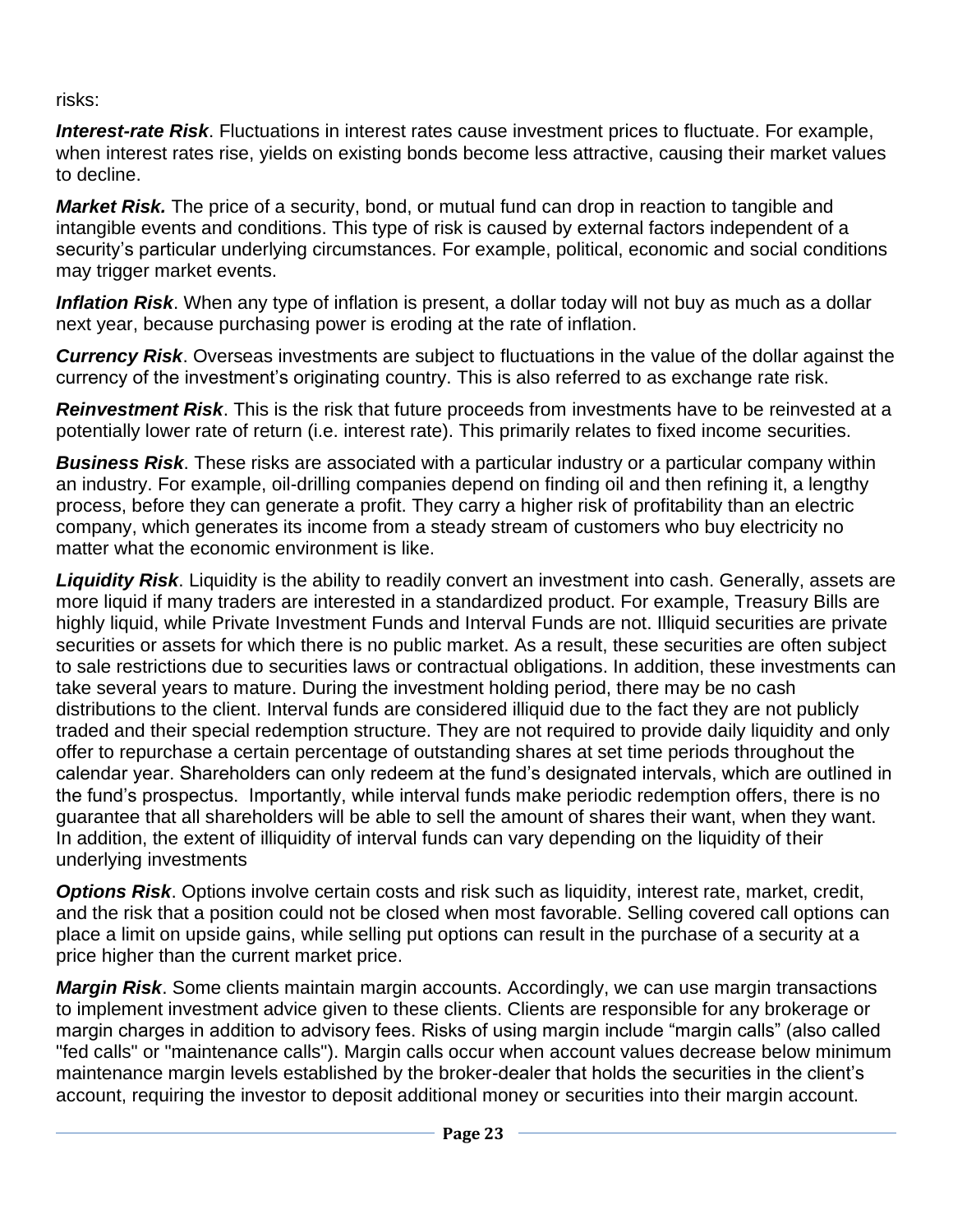While the use of margin borrowing can increase returns, it can also magnify losses. JSF generally manages accounts on margin only at the client's request.

*Alternative Investment Risk*. Private investment funds represent speculative investments and involve a high degree of risk. An investor could lose all or a substantial portion of his/her investment. Investors must have the financial ability, sophistication/experience and willingness to bear the risks of an investment in a private investment fund. Any investment in private investment funds should be discretionary capital set aside strictly for speculative purposes. An investment in a private investment fund is not suitable or desirable for all clients. Only qualified eligible client can invest in private investment funds. An investment in a private investment fund is usually illiquid and there can be significant restrictions on transferring interests in a private investment fund.

**Socially Responsible Investing Risk.** If a portfolio is invested according to socially conscious principles, returns on investments of this type may be limited and because of this limitation may not be as well diversified among various asset classes. The number of publicly traded companies that meet socially conscious investment parameters is also limited, and due to this limitation, there is a probability of similarity or overlap of holdings, especially among socially conscious mutual funds or ETFs. Therefore, there could be a more pronounced positive or negative impact on a socially conscious portfolio, which could be more volatile than a fully diversified portfolio.

*Financial Risk*. Excessive borrowing to finance a business' operations increases the risk of profitability, because the company must meet the terms of its obligations in good times and bad. During periods of financial stress, the inability to meet loan obligations results in bankruptcy and/or a declining market value.

*Securities Back Line of Credit (SBLOC) Risk.* The main risks surrounding SBLOCs include: (i) failure to perform by the lender due to financial instability, (ii) tax consequences and loss of appreciation due to premature sale of the securities used as collateral, (iii) lack of funds to repay the loan, and (iv) high cost and high interest rate charges.

*Concentration Risk.* Having too much exposure to one type of investment or sector increases the potential for loss due to various factors, including but not limited to liquidity constraints, company financial issues, and market movement.

*Cybersecurity Risk*. With the increased use of technologies such as the Internet to conduct business, a portfolio is susceptible to operational, information security and related risks. In general, cyber incidents can result from deliberate attacks or unintentional events and are not limited to, gaining unauthorized access to digital systems, and misappropriating assets or sensitive information, corrupting data, or causing operational disruption, including the denial-of -service attacks on websites. Cybersecurity failures or breaches by a third-party service provider and the issuers of securities in which the portfolio invests, have the ability to cause disruptions and impact business operations, potentially resulting in financial losses, the inability to transact business, violations of applicable privacy and other laws, regulatory fines, penalties, reputational damage, reimbursement or other compensation costs, and/or additional compliance costs, including the cost to prevent cyber incidents. JSF has established policies and procedures relative to cybersecurity, has worked closely with our third-party providers including system's vendors to seek to mitigate the risks of cybersecurity breaches, and has implemented controls to prevent breaches to our systems and infrastructure. While these controls are continually reviewed based on our experience to date and technological advancements, the methods and techniques by which unauthorized access is gained is also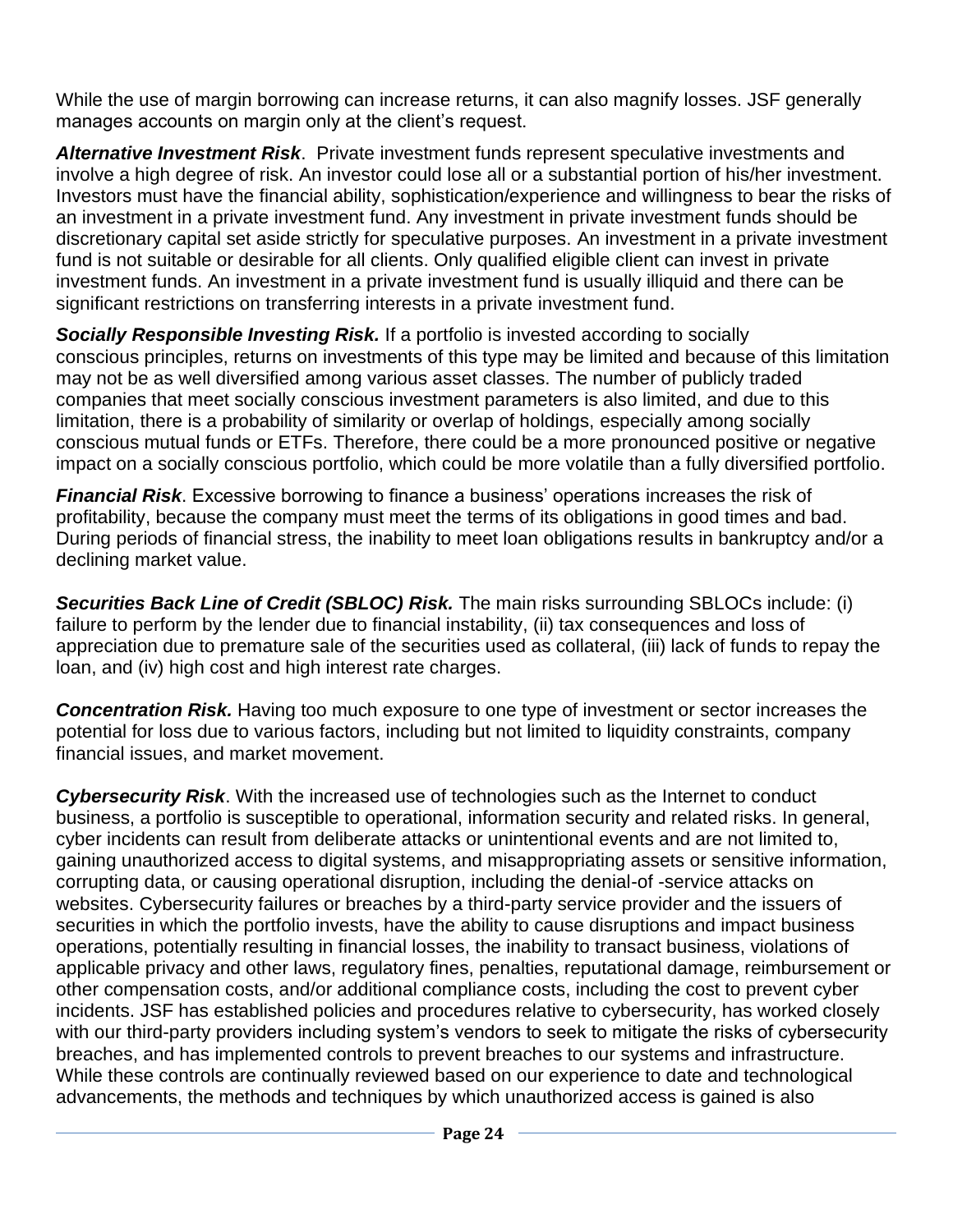continually becoming more complex and sophisticated. Therefore, there can be no assurances that the controls JSF has in place will be adequate in protecting client data from either deliberate or inadvertent cyber breaches. Also, there is a risk that JSF would not detect a cybersecurity breach.

*Pandemic Risk*. The impact of epidemics and pandemics can greatly affect the economies of many nations including the United States, individual companies and the market(s). Pandemics may cause extreme volatility and disruption in both the U.S. and global markets causing uncertainty and risks to economic growth, etc. Health crises caused by the recent coronavirus outbreak may exacerbate other pre-existing political, social and economic risks in certain countries and globally. Also, pandemics may result, as this outbreak of coronavirus has resulted, in closing borders, enhanced health screenings, healthcare service preparation and delivery, quarantines, cancellation of travel, disruptions to supply chains and customer activity, as well as general concern and uncertainty.

# <span id="page-24-0"></span>**Item 9 Disciplinary Information**

We are required to disclose any legal or disciplinary events that are material to a client's or prospective client's evaluation of our advisory business or the integrity of our management.

Our firm and our management personnel have no reportable disciplinary events to disclose.

# <span id="page-24-1"></span>**Item 10 Other Financial Industry Activities and Affiliations**

## **Broker Dealer Licenses**

JSF investment adviser representatives are also registered securities representatives of NewEdge Securities, Inc. ("NewEdge"), a registered broker-dealer and member of the Financial Industry Regulatory Authority ("FINRA"). As such, they recommend to brokerage clients, certain types of investment products that include, but are not limited to, mutual funds. When a brokerage client invests in such mutual funds in their brokerage account at NewEdge, the JSF representative, in his/her role as a NewEdge registered representative, receives commissions, 12b-1 fees, and/or other sales-based compensation, which are normally received for such investments. Clients are under no obligation to purchase recommended products or to purchase the products either from any associated person or through NewEdge. The compensation received by our advisory representatives from outside business activities is outlined in their Form ADV Part 2B – Disclosure Supplement, which is provided to all new clients. A copy can be obtained by contacting us directly.

## **Affiliated Private Fund Sponsors**

Jeffrey Fishman, the Managing Member of our firm, is a principal in ALJ Capital Management LLC, an affiliated private fund sponsor. ALJ Capital Management was an investment adviser to several private funds ("ALJ Funds"). In the past, associated persons of JSF, including Mr. Fishman, recommended the advisory services of ALJ Capital Management or ALJ Funds to qualified clients. JSF did not receive any referral fees upon referral of a client by a JSF associated person to ALJ Capital Management and clients were not charged any additional advisory fees by JSF for recommending ALJ Capital Management services or ALJ Funds

Clients received a separate disclosure document that detailed all conflicts of interests between JSF and ALJ Capital Management at the time of the recommendation or introduction. Clients who chose to engage ALJ Capital Management or participate in one of their private investment funds bore the separate fees associated with its services and private investment funds. All fees and conflicts of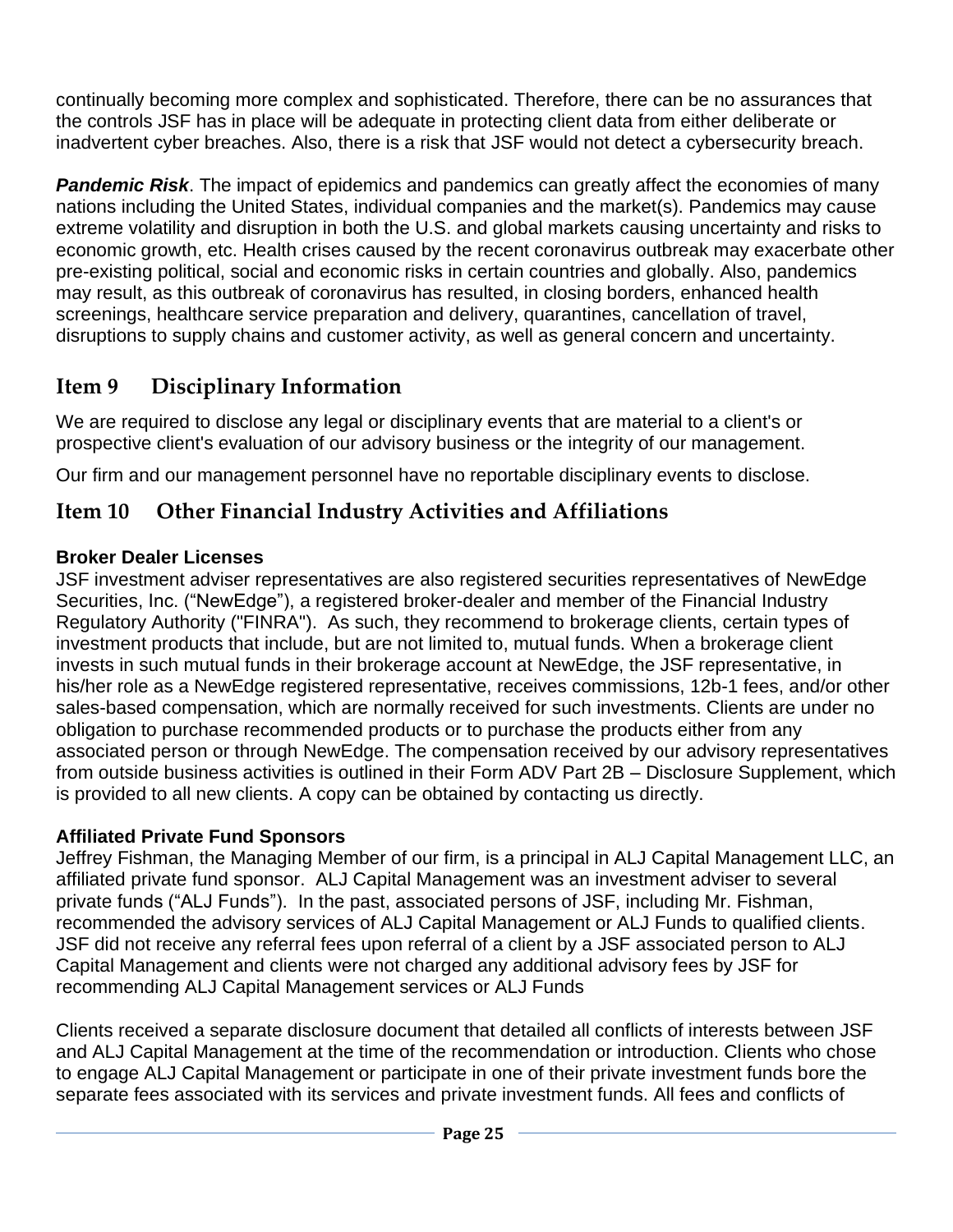interests were fully disclosed in ALJ Capital Management's Disclosure Brochure and corresponding offering memorandum(s).

Jeffrey Fishman is member of ALJ Capital Partners, LLC, which serves as the general partner of the ALJ Funds, described above. JSF associated persons previously referred to its qualified clients an opportunity to invest in private investment partnerships or investment limited liability companies including the Funds for which ALJ Capital Partners is a general partner. Each offeree received a copy of the offering documents, which disclosed the relationship between JSF and the investment partnership or company. JSF did not receive any referral fees upon referral of the client by JSF. Clients who invested in the Fund were not charged any additional advisory fees other than the advisory fee allocated to the limited partners of the Fund.

The ALJ Funds have been liquidating and are in the process of distributing all remaining funds and completing a final audit. JSF no longer recommends the advisory services of ALJ Capital Management or the ALJ Funds to qualified clients.

#### **Insurance Licenses**

Jeffrey Fishman is the Founder and President of Fishman Capital Corporation, a company engaged in the business of selling fixed annuities, life, and disability insurance. Clients are under no obligation to act upon the recommendations of Mr. Fishman and, if they do so, they are under no obligation to implement any such recommendations through Fishman Capital. If a client decides to buy insurance through Fishman Capital, the client will pay the normal fees and expenses associated with the insurance products. Mr. Fishman will receive compensation in connection with those transactions. Fishman Capital does not assess an investment advisory fee for advice regarding insurance, but does have a conflict of interest when providing insurance-related advice, since Mr. Fishman has a financial incentive to recommend insurance products over other forms of investment vehicles.

As disclosed in Item 5, Fees and Compensation, certain associated persons of JSF are licensed as independent insurance agents. Clients can choose to engage these persons, in their individual capacities to effect insurance transactions on a commission basis. The recommendations made by a JSF representative that a client purchase an insurance product presents a conflict of interest as the receipt of commissions provide an incentive to recommend various insurance products based on the commissions. No JSF client is under any obligation to purchase any commission products from any JSF representative. Clients can purchase insurance products through any other licensed insurance agent. See Item 14 for additional information.

#### **Unaffiliated Law Firm**

Jeffrey Fishman is licensed to practice law and is of counsel to the Weinreb Law Group, an unaffiliated law firm. To the extent that Mr. Fishman provides legal services to any clients of JSF Financial, all such services shall be performed by the Weinreb Law Group, in its individual professional capacity, independent of JSF Financial, for which services JSF Financial shall not receive any portion of the fees charged by the Weinreb Law Group, referral or otherwise. The Weinreb Law Group is not involved in providing investment advice on behalf of JSF Financial. No client of JSF Financial is under any obligation to use the services of the Weinreb Law Group. Clients are reminded that they can acquire legal services through other, non-affiliated law firms. Mr. Fishman currently receives no compensation from the work done as of counsel with the Weinreb Law Group.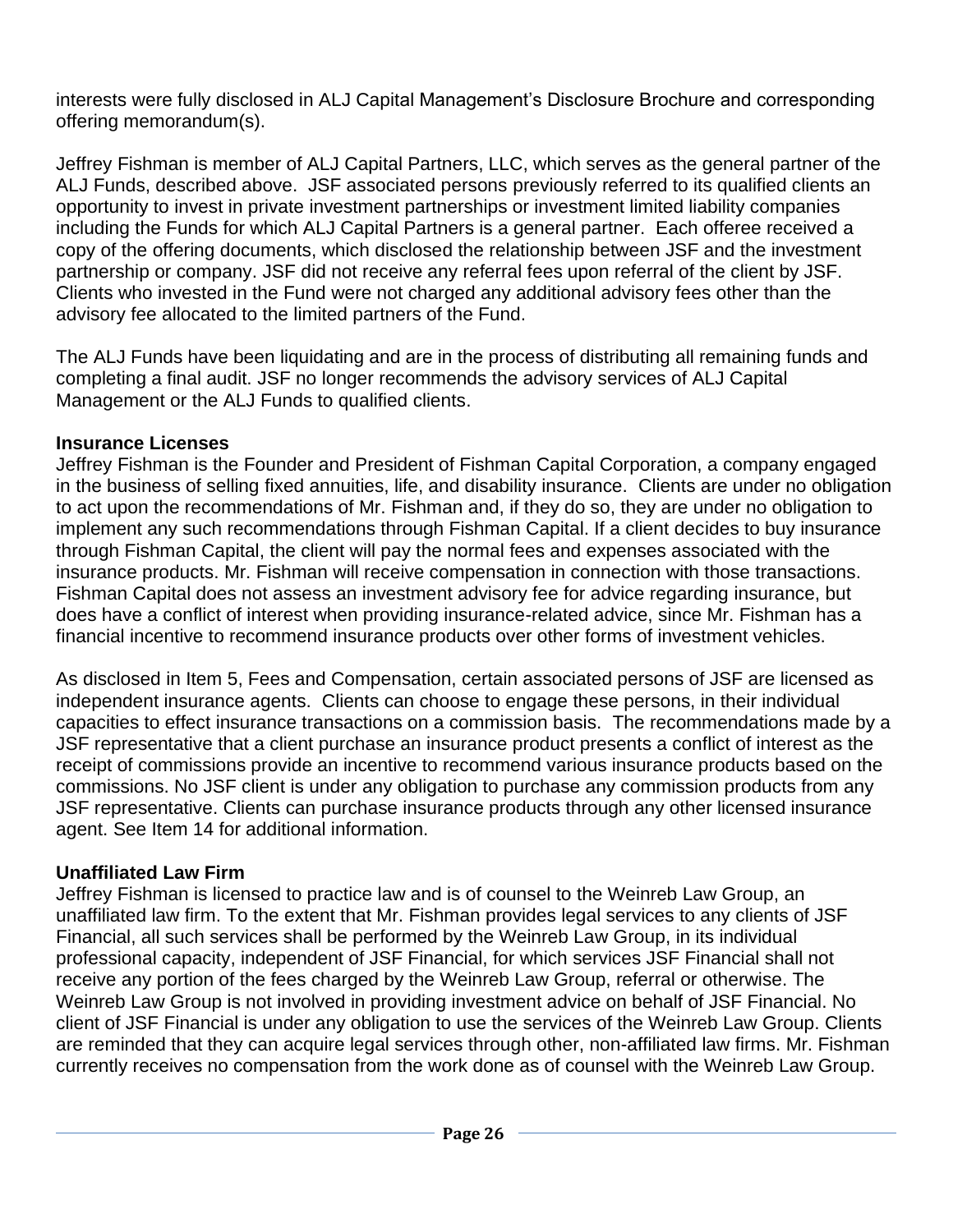## **Unaffiliated Private Foundation**

Jeffrey Fishman is a member of the board of a private foundation. Although Mr. Fishman is not directly compensated in this position, members of the board are given the discretion to direct a portion of the Foundation's annual grants to charities of their choosing. In order to avoid a conflict of interest, Mr. Fishman will ensure that no grant funds are directed to a charity in which a client of JSF has any involvement.

As required, any affiliated investment advisers are specifically disclosed in Section 7.A. on Schedule D of Form ADV, Part 1. (Part 1 of our Form ADV can be accessed by following the directions provided on the Cover Page of this Firm Brochure.)

Clients should be aware that the receipt of additional compensation by JSF and its management persons or employees creates a conflict of interest that can impair the objectivity of our firm and these individuals when making advisory recommendations. JSF endeavors at all times to put the interest of its clients first as part of our fiduciary duty as a registered investment adviser; we take the following steps to address this conflict:

- we disclose to clients the existence of all material conflicts of interest, including the potential for our firm and our employees to earn compensation from advisory clients in addition to our firm's advisory fees;
- we disclose to clients that they are not obligated to purchase recommended investment products from our employees or affiliated companies;
- we collect, maintain and document accurate, complete and relevant client background information, including the client's financial goals, objectives and risk tolerance;
- our firm's management conducts regular reviews of each client account to verify that all recommendations made to a client are suitable to the client's needs and circumstances;
- we require that our employees seek prior approval of any outside employment activity so that we ensure that any conflicts of interests in such activities are properly addressed;
- we periodically monitor these outside employment activities to verify that any conflicts of interest continue to be properly addressed by our firm; and
- we educate our employees regarding the responsibilities of a fiduciary, including the need for having a reasonable and independent basis for the investment advice provided to clients.

# <span id="page-26-0"></span>**Item 11 Code of Ethics, Participation or Interest in Client Transactions and Personal Trading**

Our firm has adopted a Code of Ethics which sets forth high ethical standards of business conduct that we require of our employees, including compliance with applicable federal securities laws.

JSF and our personnel owe a duty of loyalty, fairness and good faith towards our clients, and have an obligation to adhere not only to the specific provisions of the Code of Ethics but to the general principles that guide the Code.

Our Code of Ethics includes policies and procedures for the review of quarterly securities transactions reports as well as initial and annual securities holdings reports that must be submitted by the firm's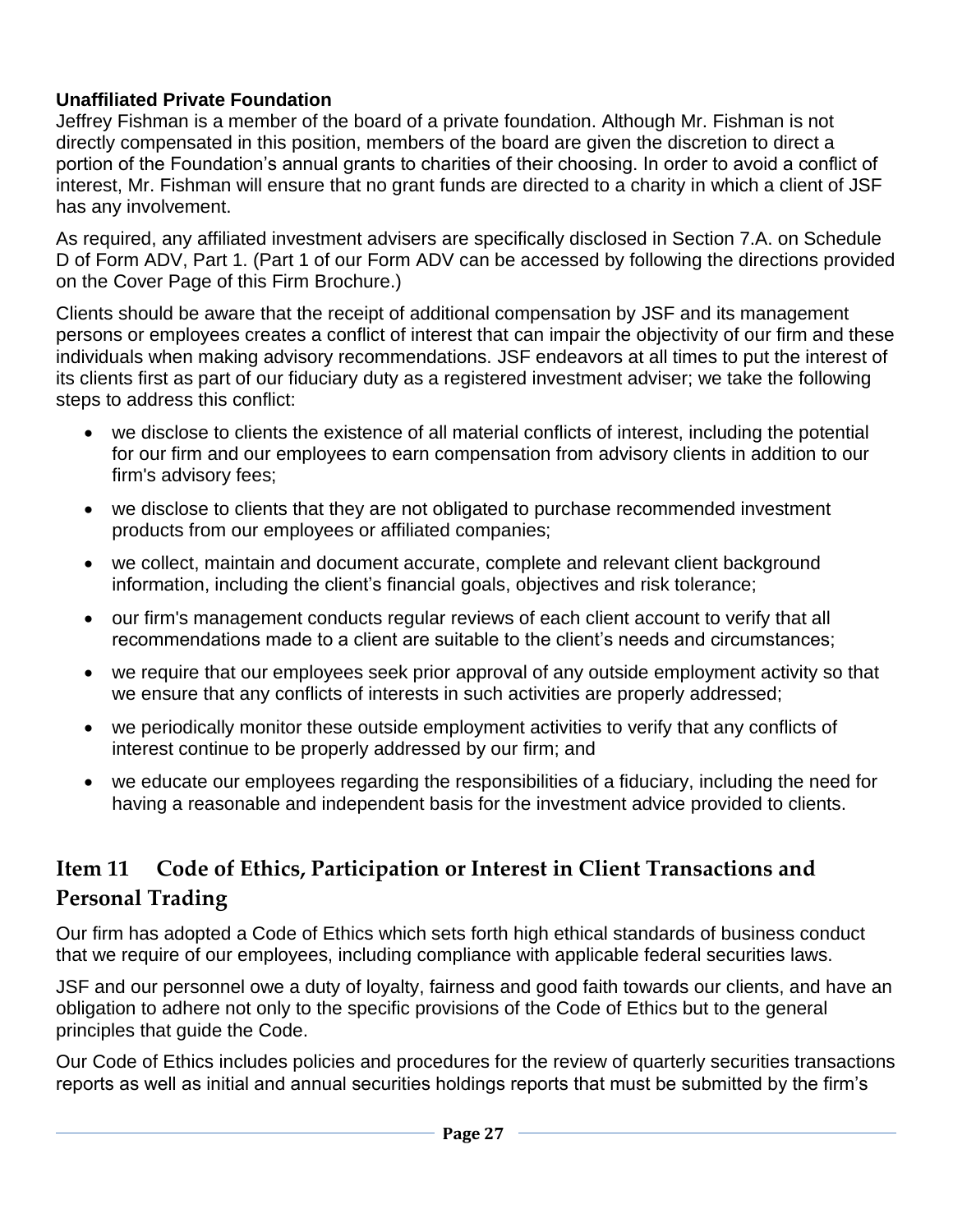access persons. Among other things, our Code of Ethics also requires access persons to obtain prior approval of any acquisition of securities in a limited offering (e.g., private placement) or an initial public offering. Our code also provides for oversight, enforcement and recordkeeping provisions.

JSF's Code of Ethics further includes the firm's policy prohibiting the use of material non-public information. While we do not believe that we have any particular access to non-public information, all employees are reminded that such information cannot be used in a personal or professional capacity.

Our Code of Ethics is designed to assure that the personal securities transactions, activities and interests of our employees will not interfere with (i) making decisions in the best interest of advisory clients and (ii) implementing such decisions while, at the same time, allowing employees to invest for their own accounts.

Our firm and/or individuals associated with our firm are permitted to buy or sell for their personal accounts, securities identical to or different from those recommended to our clients. In addition, any related person(s) is permitted to have an interest or position in a certain security(ies) which can also be recommended to a client, including Private Investment Funds and Interval Funds. While this creates a conflict of interest, our Code contains certain requirements designed to address the conflicts that arise with regard to employee personal trading.

It is the expressed policy of our firm that our employees deemed to be access persons (as defined in our Code of Ethics) cannot purchase or sell a security, option on a security, or certain designated Exchange Traded Funds ("ETFs") that JSF Financial trades for its clients on the same trading day that the security/option has been sold or purchased in client accounts. However, for such access persons who are invested in a JSF model portfolio, JSF will aggregate the trade with other clients' trades in the same security and place as a "block trade." When this occurs, the participating employee(s) will receive the same price as all the client participating in the block trade. If a partial fill of the trade occurs, the shares will be allocated either pro-rata amongst all accounts, or if that is not possible or deemed to be in the best interest of the clients, then the shares will be allocated to clients first. Other than for accounts invested in JSF model portfolios, employees deemed as access persons must obtain prior approval for any purchases and sales of closed end funds, individual stocks, options on individual stocks, designated Exchange Traded Funds ("ETFs"), initial public offering, and limited private offerings (including Private Investment Funds).

As disclosed in the preceding section of this Brochure (Item 10), related persons of our firm are separately registered as securities representatives of a broker-dealer, investment adviser representatives of another registered investment adviser, and/or licensed as an insurance agent/broker of various insurance companies. Please refer to Item 10 for a detailed explanation of these relationships and important conflict of interest disclosures.

A copy of our Code of Ethics is available to our advisory clients and prospective clients upon request by calling us at 323-866-0833.

# <span id="page-27-0"></span>**Item 12 Brokerage Practices**

JSF determines the broker through whom securities transactions are to be effected and the custodian used to custody client funds. As a general policy, JSF does not permit clients to direct that we use a specified broker for their transactions. Generally, JSF managed accounts are custodied at either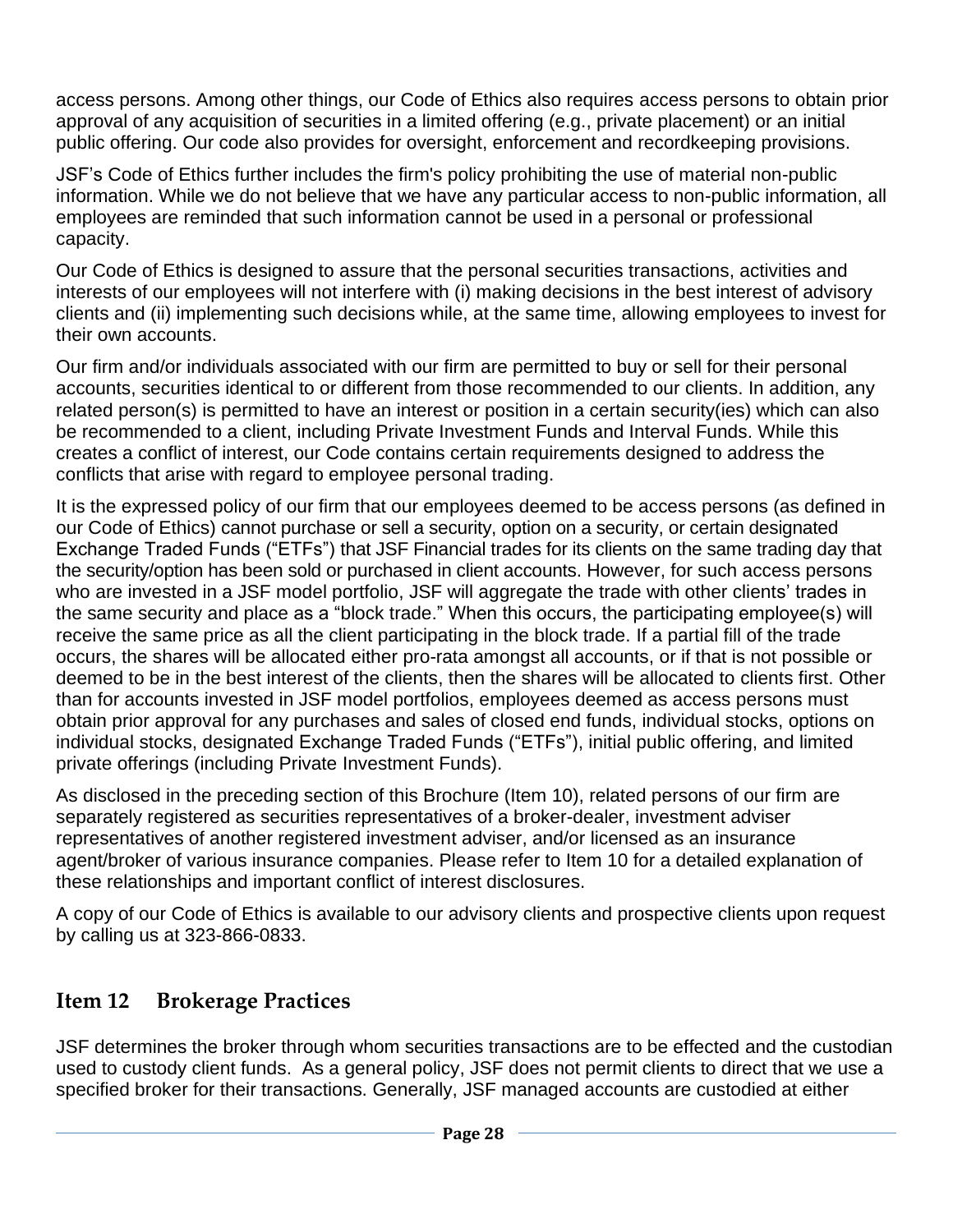National Financial Services ("NFS") or Fidelity Institutional Wealth Services, a division of Fidelity Clearing and Custody Solutions. ("Fidelity"), registered broker dealer, Member SIPC. Securities are offered through NewEdge Securities, Inc., Member FINRA/SIPC or Fidelity Brokerage Services LLC (FBS), Member NYSE/ SIPC, unaffiliate broker dealers.

When placing trades for clients, JSF has a fiduciary duty to seek the best execution. In accordance with that duty. JSF has determined and continues to believe that the client's custodian or their affiliated broker provides the best overall value for the client and remain competitive in relation to executions and the cost of transaction. For those accounts custodied at NFS, all trades are placed through NewEdge. NewEdge uses the services of NFS for custody and clearing. For those accounts custodied at Fidelity, trades are placed directly through Fidelity brokerage services. Except as provided for in any applicable wrap fee program or third-party manager agreement, brokerage commissions and/or transaction fees charged by NFS or Fidelity are exclusive of and in addition to JSF's fees.

JSF considers several factors in using the services of the above listed broker dealer and. In seeking best execution, JSF considers many factors which include, but are not limited to, ease of use, reputation, execution capability, commission rates, creditworthiness and financial stability, clearance and settlement capability and other services which will help JSF in providing investment management services to clients. JSF also takes into consideration the availability of the products and services received or offered by the custodian. Accordingly, although we will seek competitive rates to the benefit of all clients, we will not necessarily obtain custodian's lowest possible commission rates for specific client account transactions. See Item 14, Client Referrals and Other Compensation for more information.

## **Order Aggregation and Allocation**

As previously noted above, we offer model asset allocation strategies. Clients in our model asset allocation strategies typically hold the same securities as other clients in the same strategy with variations depending on the time of purchase of securities in the strategy and initial allocation. JSF's policy is to aggregate client trades when trading in the same security on the same day and when we believe it is advantageous to clients. There are times when employee trades will be aggregated with client trades. Aggregating trades allows us to place trades in a timelier, more equitable manner, and receive an average share price for all participating accounts. This practice could result in more favorable pricing than would occur with individual trades. If the aggregated order is not executed in its entirety on the same day it is placed, the shares received will be allocated on a pro-rata basis among all participating accounts. However, if JSF determines that such an allocation would not be beneficial to the clients participating in the trade, then we will allocate the shares in a manner determined to be in the best interest of participating clients. When this occurs, participating clients will receive allocations first over any participating employee accounts. Each participating account in an aggregated trade will pay their own respective transaction fees/commissions.

Clients with individual custom portfolios, do not always hold the same securities as another client. Typically, the variations among these portfolios can be substantial between one client and the next and are therefore difficult to aggregate for block trading purposes. Generally, we place trades on a client-by-client basis for our customized portfolios unless we decide to purchase or sell the same securities for several clients at approximately the same time. In these instances, we could, but are not obligated to, block these orders to obtain best execution. Similar to the process with our model asset allocation strategies, if we aggregate these client trades, we average the price of the transaction and allocate the positions on a pro-rata basis across the participating clients' accounts. JSF does not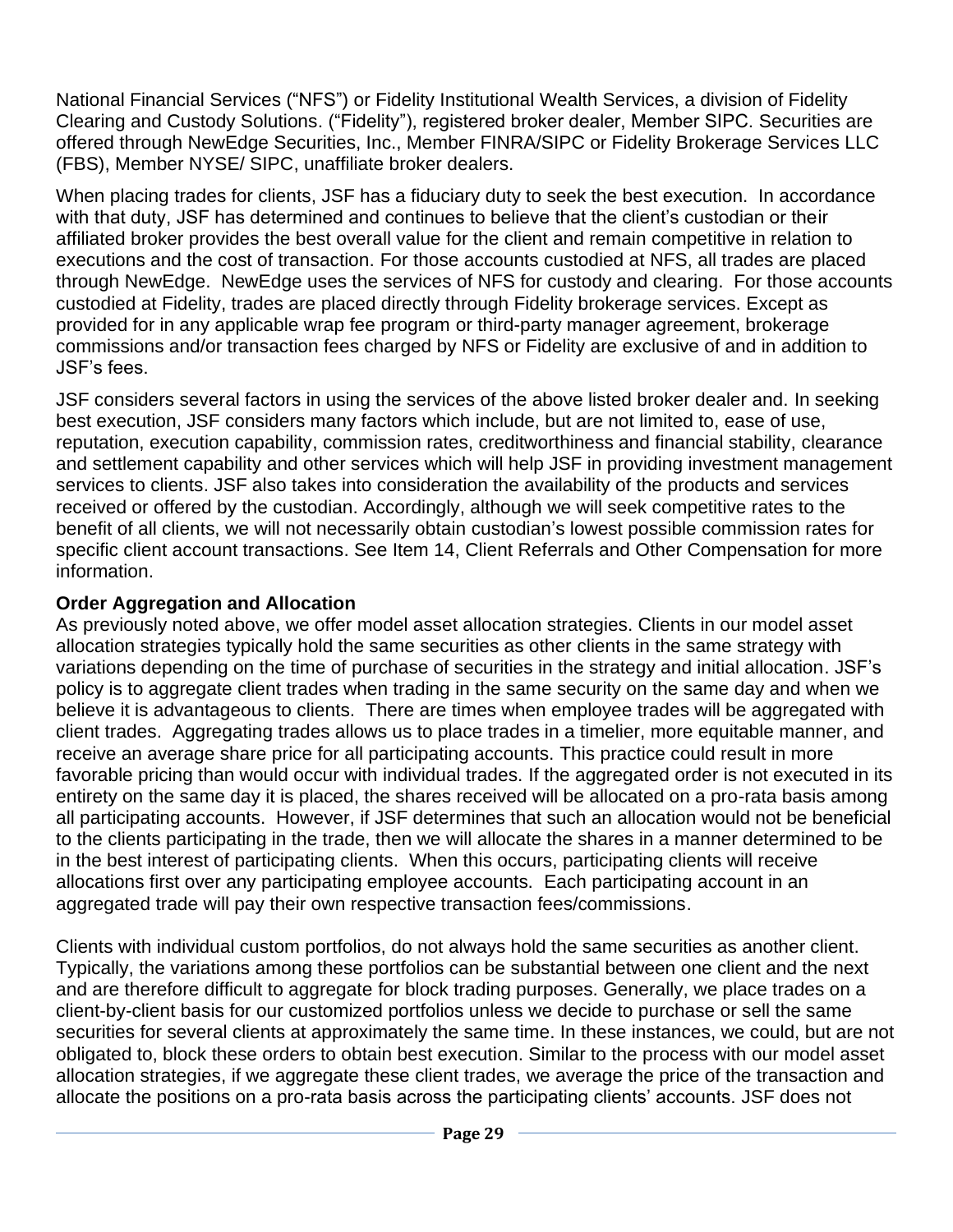receive any additional compensation as a result of aggregating or blocking trades.

JSF, from time to time, recommends investments in Private Investment Funds to certain clients. Mainly, such investments are available only to a limited number of sophisticated investors who meet the definitions of "accredited investor" under Regulation D of the Securities Act of 1933, as amended (the "Securities Act") and "qualified client" under the Investment Advisers Act of 1940. Additionally, Private Investment Funds are considered "limited offerings", since they only accept a limited amount of funds for investment.

Generally, JSF only recommends these types of investments to clients that have indicated an interest to invest in such. Depending on the Private Investment Fund, there can be times when the amount available for investment is small. When determining which clients should receive a recommendation to invest in a Private Investment Fund, JSF will consider several factors, including but not limited to a client's sophistication, risk tolerances, qualifications, and investment objectives. JSF's goal is to allocate in a fair and balanced manner; however, given these differing factors, the allocation of investment opportunities in Private Investment Funds is mainly subjective and not all qualifying clients will be provided an investment opportunity. Additionally, there are times when a JSF employee invests in certain Private Investment Funds that are recommended to clients. When this occurs, a conflict exists and to mitigate the conflict employees are required to receive prior written approval by the CCO.

It is important that qualifying clients receiving a recommendation to invest in a Private Investment Fund read the offering documents prior to investing to fully understand the risks and conflicts pertaining to the investment.

# <span id="page-29-0"></span>**Item 13 Review of Accounts**

## **INVESTMENT SUPERVISORY SERVICES INDIVIDUAL AND MODEL PORTFOLIO MANAGEMENT**

*REVIEWS:* While the underlying securities within Individual Portfolio Management Services accounts are continually monitored, Client account reviews are conducted at least annually. Accounts are reviewed in the context of each client's stated investment objectives and guidelines. More frequent reviews are triggered by material changes in variables such as the client's individual circumstances, market conditions, political or economic environment. Clients are encouraged to notify JSF Financial of any changes in personal circumstances. Reviewers consist of investment advisers and supervised persons.

*REPORTS:* In addition to the monthly or quarterly statements and confirmations of transactions that Portfolio Management Services clients receive from their custodian, JSF will generally provide reviews at least annually summarizing account performance, balances and holdings.

## **SELECTION and MONITORING of THIRD-PARTY MONEY MANAGERS**

*REVIEWS:* These client accounts should refer to the independent registered investment adviser's Firm Brochure (or other disclosure document used in lieu of the brochure) for information regarding the nature and frequency of reviews provided by that independent registered investment adviser.

JSF will provide reviews as contracted for at the inception of the advisory relationship. Reviewers include investment advisers and supervised persons.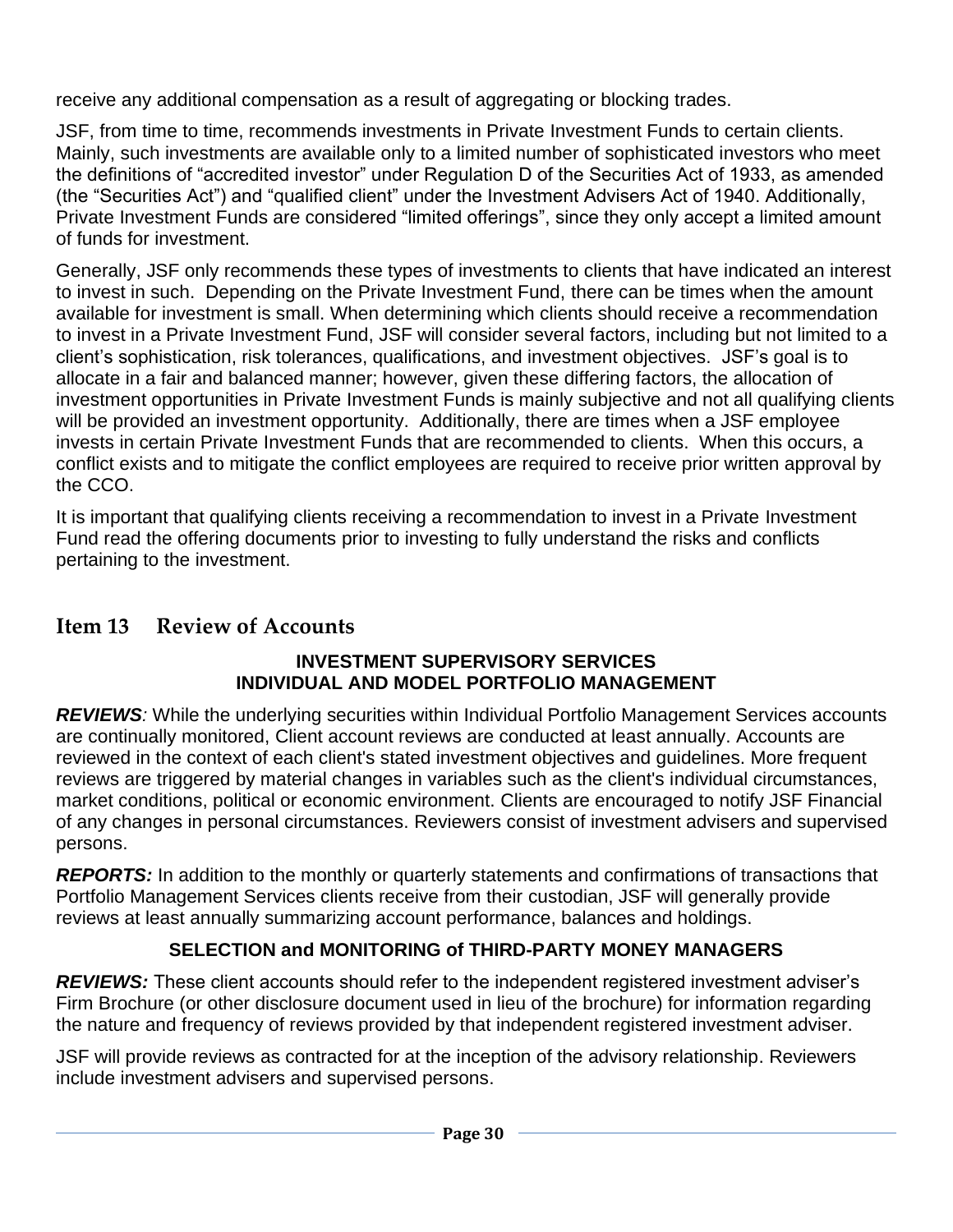*REPORTS:* These clients should refer to the independent registered investment adviser's Firm Brochure (or other disclosure document used in lieu of the brochure) for information regarding the nature and frequency of reports provided by that independent registered investment adviser.

In addition to the monthly or quarterly statements and confirmations of transactions that third-party manager clients receive from the manager and/or custodian, JSF will generally provide reviews at least annually summarizing account performance, balances and holdings.

## **FINANCIAL PLANNING SERVICES**

**REVIEWS:** While reviews occur at different stages depending on the nature and terms of the specific engagement, typically no formal reviews will be conducted for Financial Planning clients unless otherwise contracted for.

*REPORTS:* Financial Planning clients will receive a completed financial plan. Additional reports will not typically be provided unless otherwise contracted for.

# <span id="page-30-0"></span>**Item 14 Client Referrals and Other Compensation**

It is JSF's policy not to engage solicitors or to pay related or non-related persons for referring potential clients to our firm.

Periodically, representatives from mutual fund companies who represent funds with whom we place trades for our clients, will sponsor client educational seminars, meals for our firm personnel and an occasional ticket to a sporting event. In addition, these personnel, as a result of holding securities licenses as registered representatives of a broker-dealer (previously disclosed in Item 10), participate in broker-dealer sponsored events.

JSF's advisers are also licensed and appointed with various insurance companies to offer insurance products. Although JSF does not offer specific product sales incentives for securities products, issuers of non-securities insurance products offer sales incentives to our advisers in the form of trips if certain sales thresholds are met. Please ask the adviser about these incentives at the time of sale. See Items 5 and 10 for additional information.

In addition to normal salaries and compensation package, JSF advisers are eligible to receive an annual bonus that is based on, among other things, bringing in new clients and client retention. They also receive a portion of advisory fees paid by the clients they service and the amount they receive is tied to account asset levels. These payments create a conflict of interest in that there is a financial incentive for the advisers to recommend JSF Financial, select or recommend certain investment advisory programs, services, or products to clients, and encourage clients to add assets to their accounts. However, JSF Financial and its representatives are fiduciaries and will only make recommendations that are suitable for each client based upon the client's investment objectives, risk tolerance, financial situation and needs. To monitor this, we perform regular reviews of each client account to verify that all recommendations made to a client appear suitable to the client's needs and circumstances. Additionally, clients are under no obligation to implement any recommendations made by JSF Financial or any of our representatives and are free at all times, to choose any other investment adviser, investment adviser representative, and/or broker-dealer for implementation. See Items 5 and 10 for additional information.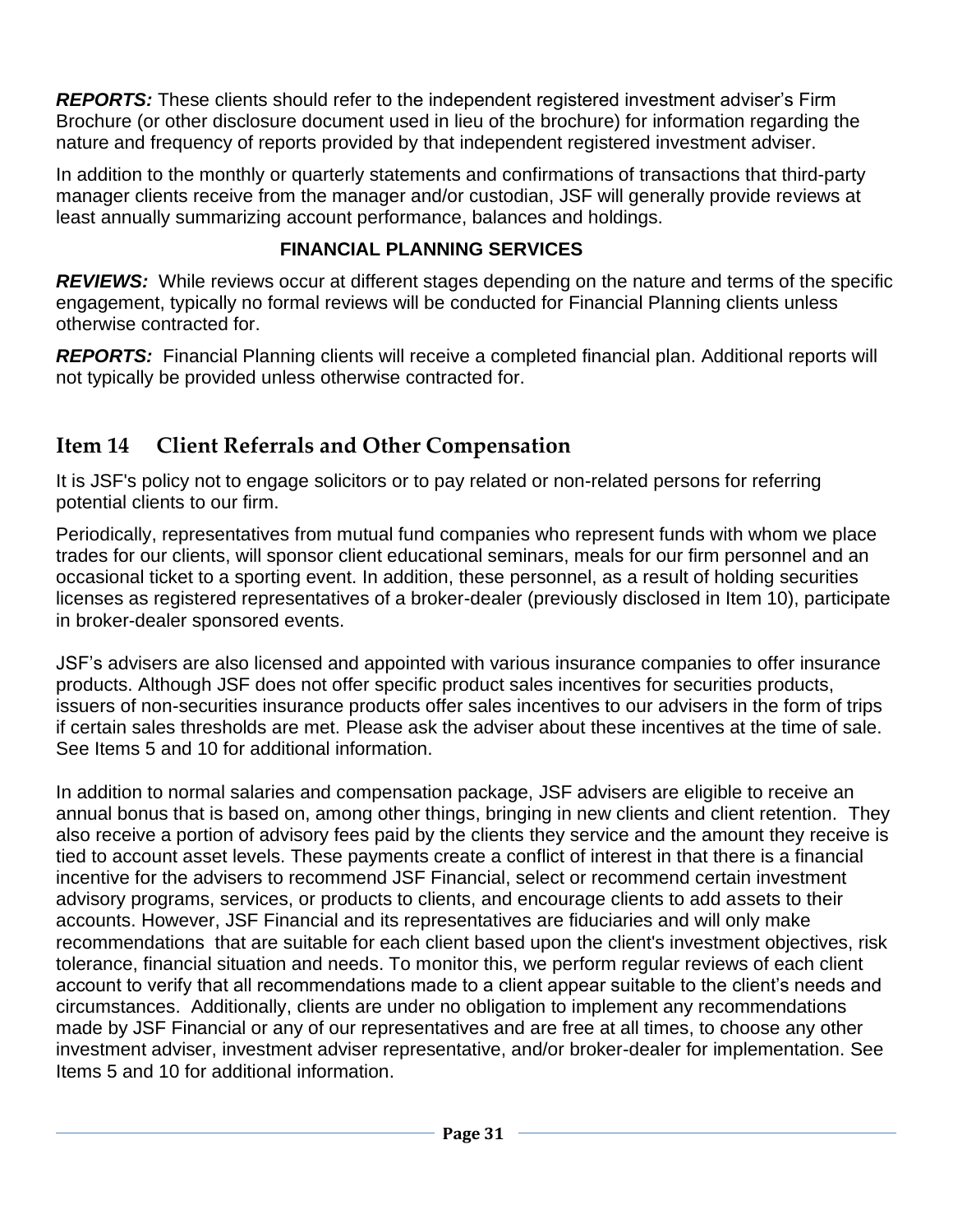## **Other Benefits from our Custodians**

NewEdge, NFS and Fidelity make available to us certain products and services that benefit JSF but do not directly benefit our clients' accounts. These types of services help us in managing and administering client accounts, thereby serving the best interest of our clients, but also benefitting us since they are provided at no cost to JSF. These products and services include, but are not limited to: (i) computer software with related system support and other technology that provide access to client account data (i.e. trade confirmations and account statements); (ii) facilitation of trade executions; (iii) providing research, pricing information, and other market data; (iv) facilitate in the payment of our fees from clients' accounts; and (v) assist with back office functions, record keeping, and client reporting. Many of these services are used to service all or a substantial number of our accounts. NewEdge, NFS and Fidelity provide other benefits from time to time, such as client appreciation and educational events, conferences on practice management, regulatory compliance, information technology, and business success. NewEdge, NFS and Fidelity will usually discount or waive fees it would otherwise charge for these services, or in some cases pay all or a part of the fees of a third party providing these services to JSF

As part of our fiduciary duty to clients, JSF endeavors at all times to put the interests of our clients first and we place trades for our clients' accounts subject to our duty to seek best execution. Clients should be aware, however, that the receipt of economic benefits by JSF or our related persons in and of itself creates a conflict of interest as it provides an incentive, which can indirectly influence JSF's recommendation of NewEdge, NFS and Fidelity for custody and brokerage services.

We examined this conflict of interest and believe that these relationships are in the best interests of JSF's clients and satisfies our duty to seek best execution. Notably, a client can pay a commission that is higher than another qualified broker-dealer might charge to effect the same transaction where we determine in good faith that the commission is reasonable in relation to the value of the brokerage and research services received. In seeking best execution, the determinative factor is not the lowest possible cost, but whether the transaction represents the best qualitative execution, taking into consideration the full range of a broker-dealer's services, including the value of research provided, execution capability, commission rates, and responsiveness. Accordingly, while JSF will seek competitive rates, to the benefit of all clients, we do not necessarily obtain the lowest possible commission rates for specific client account transactions. JSF is not affiliated with either NewEdge, NFS or Fidelity.

# <span id="page-31-0"></span>**Item 15 Custody**

We previously disclosed in the "Fees and Compensation" section (Item 5) of this Brochure that our firm directly debits advisory fees from client accounts.

As part of this billing process, the client's custodian is advised of the amount of the fee to be deducted from that client's account. On at least a quarterly basis, the custodian is required to send to the client a statement showing all transactions within the account during the reporting period.

Because the custodian does not calculate the amount of the fee to be deducted, it is important for clients to carefully review their custodial statements to verify the accuracy of the calculation, among other things. Clients should contact us directly if they believe that there is an error in their statement.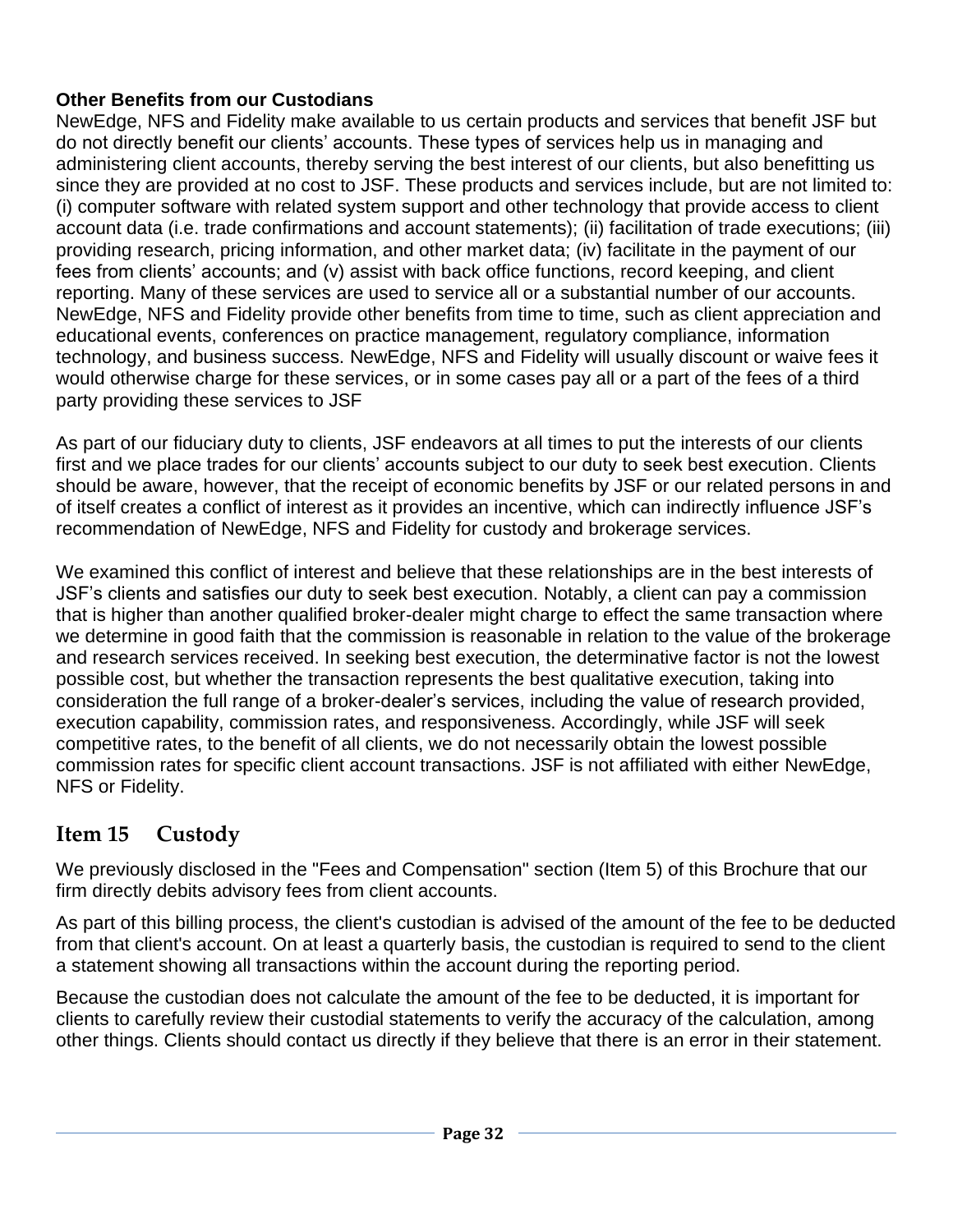## **Standing Letters of Authorization**

Certain clients have signed, and may in the future sign, a written Standing Letter of Authorization (SLOA) that gives the Firm the authority to transfer funds to a third-party as directed by the client in the SLOA. This deems the Firm with constructive custody since such document gives us authority to instruct the custodian to transfer assets out of a client's account to a third party. Firms with deemed custody must take the following steps:

1. Ensure clients' managed assets are maintained by a qualified custodian;

2. Have a reasonable belief, after due inquiry, that the qualified custodian will deliver an account statement directly to the client at least quarterly;

3. Confirm that account statements from the custodian contain all transactions that took place in the client's account during the period covered and reflect the deduction of advisory fees; and

4. Obtain a surprise audit by an independent accountant on the clients' accounts for which the advisory firm is deemed to have custody.

However, JSF Financial is exempt from the surprise audit requirement for custody due to SLOAs, so long as the Firm: (i) confirms that the name and address of the third party is included in the SLOA, (ii) documents that the third-party receiving the transfer is not related to the Firm, and (ii) ensures that certain requirements are being performed by the qualified custodian, including but not limited to providing certain client notification.

# <span id="page-32-0"></span>**Item 16 Investment Discretion**

Clients hire us to provide discretionary asset management services, in which case we place trades in a client's account without contacting the client prior to each trade to obtain the client's permission.

Our discretionary authority includes the ability to do the following without contacting the client:

- Determine the security to buy or sell; and/or
- Determine the amount of the security to buy or sell

Clients give us discretionary authority when they sign a discretionary agreement with our firm and can limit this authority by giving us written instructions. Clients can also change/amend such limitations by once again providing us with written instructions.

# <span id="page-32-1"></span>**Item 17 Voting Client Securities**

As a matter of firm policy, we do not vote proxies on behalf of clients. Therefore, although our firm provides investment advisory services relative to client investment assets, clients maintain exclusive responsibility for: (1) directing the manner in which proxies solicited by issuers of securities beneficially owned by the client shall be voted, and (2) making all elections relative to any mergers, acquisitions, tender offers, bankruptcy proceedings or other type events pertaining to the client's investment assets. Clients are responsible for instructing each custodian of the assets, to forward to the client copies of all proxies and shareholder communications relating to the client's investment assets.

We can provide clients with consulting assistance regarding proxy issues if they contact us with questions at our principal place of business.